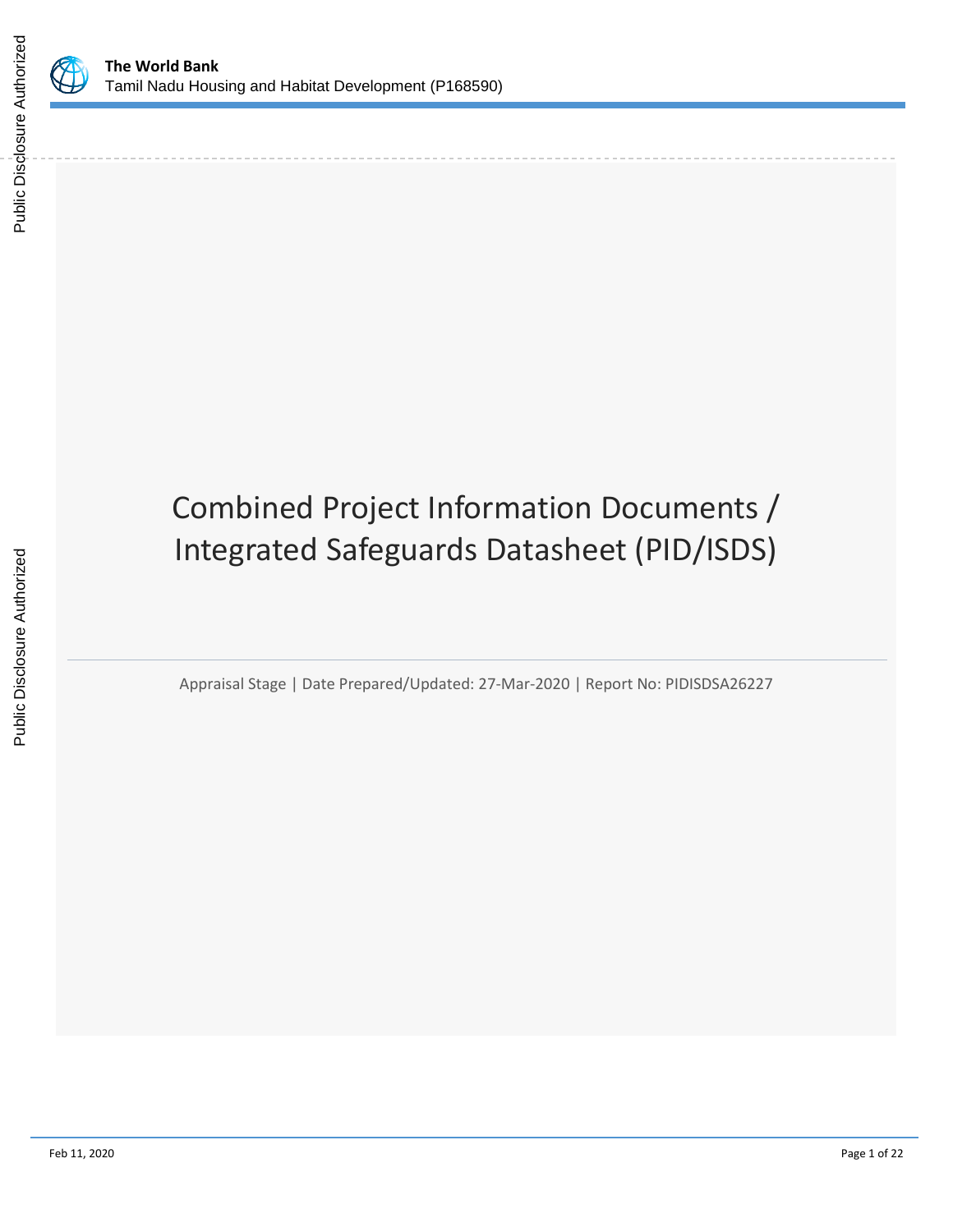

# **BASIC INFORMATION**

#### **OPS\_TABLE\_BASIC\_DATA A. Basic Project Data**

| Country<br>India                                                   | Project ID<br>P168590                                                                   | Project Name<br>Tamil Nadu Housing and<br><b>Habitat Development</b><br>Project                                                                                                                                     | Parent Project ID (if any)                            |
|--------------------------------------------------------------------|-----------------------------------------------------------------------------------------|---------------------------------------------------------------------------------------------------------------------------------------------------------------------------------------------------------------------|-------------------------------------------------------|
| Region<br><b>SOUTH ASIA</b>                                        | <b>Estimated Appraisal Date</b><br>27-Mar-2020                                          | <b>Estimated Board Date</b><br>18-May-2020                                                                                                                                                                          | Practice Area (Lead)<br>Urban, Resilience and<br>Land |
| <b>Financing Instrument</b><br><b>Investment Project Financing</b> | Borrower(s)<br>Housing and Urban<br>Development Department,<br>Government of Tamil Nadu | <b>Implementing Agency</b><br>Tamil Nadu Slum<br>Clearence Board (TNSCB),<br>Tamil Nadu Infrastructure<br><b>Fund Management</b><br>Corporation Limited,<br>Chennai Metropolitan<br>Development Authority<br>(CMDA) |                                                       |

Proposed Development Objective(s)

To strengthen the housing sector institutions of Tamil Nadu for increased and sustainable access to affordable housing.

#### Components

Enabling private sector participation in affordable urban housing provision Strengthening of Tamil Nadu's urban housing institutions for enhanced sustainability

#### **PROJECT FINANCING DATA (US\$, Millions)**

#### **SUMMARY**

| 72.00 |
|-------|
| 50.00 |
| 0.00  |
|       |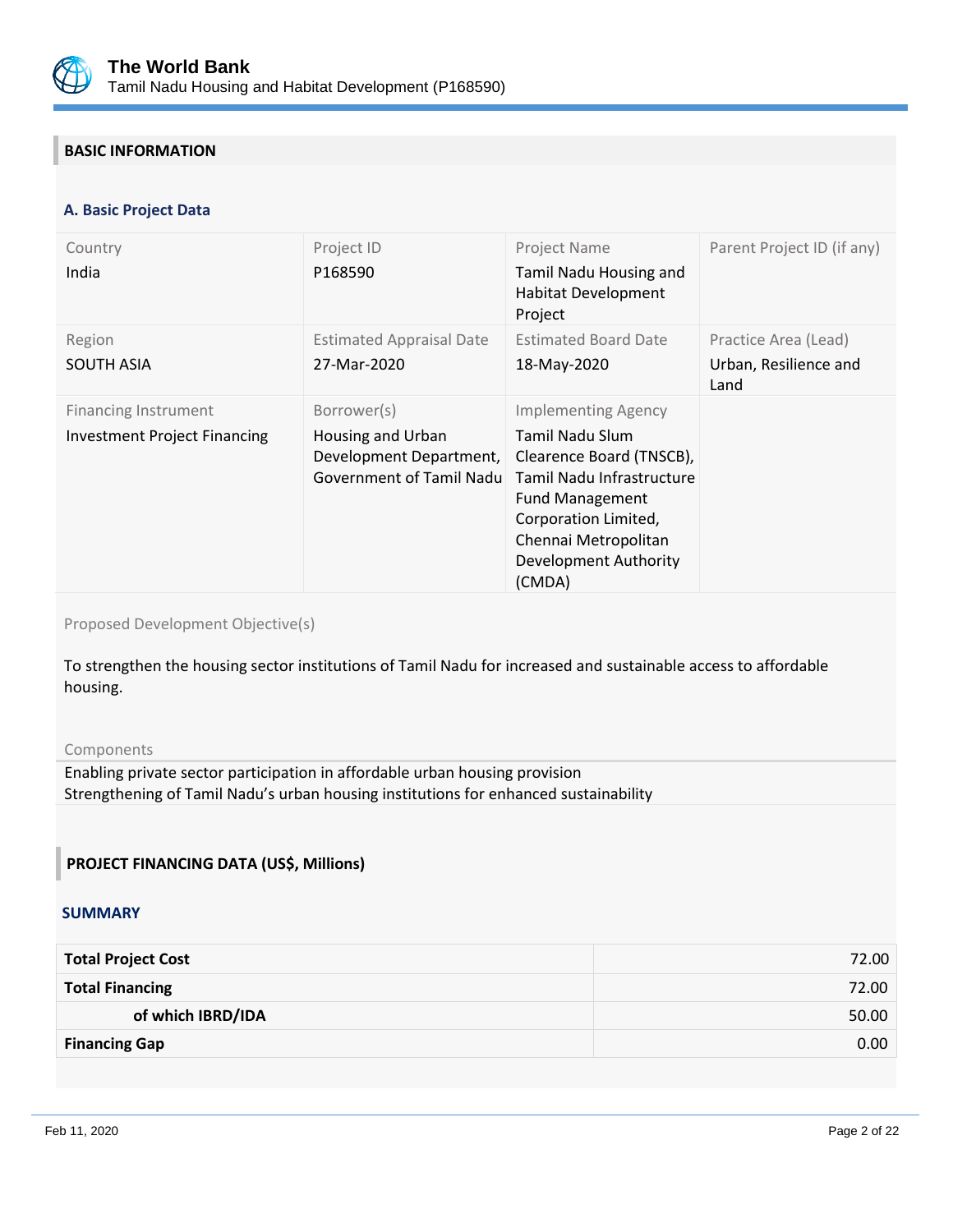

#### **DETAILS**

# **World Bank Group Financing** International Bank for Reconstruction and Development (IBRD) 50.00 **Non-World Bank Group Financing** Counterpart Funding 22.00 Sub-borrower(s) 22.00

Environmental Assessment Category

#### Performance Standards: FI-2

Decision

The review did authorize the team to appraise and negotiate

Other Decision (as needed)

#### **B. Introduction and Context**

#### Country Context

1. **Since the 2000s, India has made remarkable progress in reducing absolute poverty**. Between FY11/12 and 2015, poverty declined from 21.6 to an estimated 13.4 percent at the international poverty line (2011 PPP US\$1.90 per person per day), continuing the earlier trend of fast poverty reduction. Thanks to robust economic growth, more than 90 million people escaped extreme poverty and improved their living standards during this period. Despite this success, poverty remains widespread. In 2015, 176 million Indians were living in extreme poverty, while 659 million – half the population – were below the higher poverty line commonly used for lower middle-income countries (2011 PPP US\$3.20 per person per day). Implementation challenges of indirect tax reforms, stress in the rural economy and a high youth unemployment rate in urban areas, may have moderated the pace of poverty reduction since 2015.

2. **India's economic growth is closely associated with urbanization, with cities offering a pathway to rapid poverty alleviation and achievement of middle-income status.** Rising labor earnings due to movement of labor from agriculture to non-farm work and an unprecedented rise in wages for unskilled labor propelled rapid poverty decline – extreme poverty rate in India was more than halved in two decades.<sup>1</sup> It is estimated that over 50 percent of Indians already live in cities. By 2030, 70 percent of new employment is expected to be generated in cities and the number of urban households in the middle class is likely to more than quadruple. Indian cities will need to accommodate 18 million new urban dwellers per year. Urbanization is placing cities as the main engines of economic opportunities and shared prosperity.

<sup>1</sup> Extreme poverty in India decreased from 46 percent in 1993 to 21 percent in 2011 (using the international poverty line of US\$1.90 per person per day in 2011 PPP), and according to World Bank estimates, poverty continued falling in more recent years.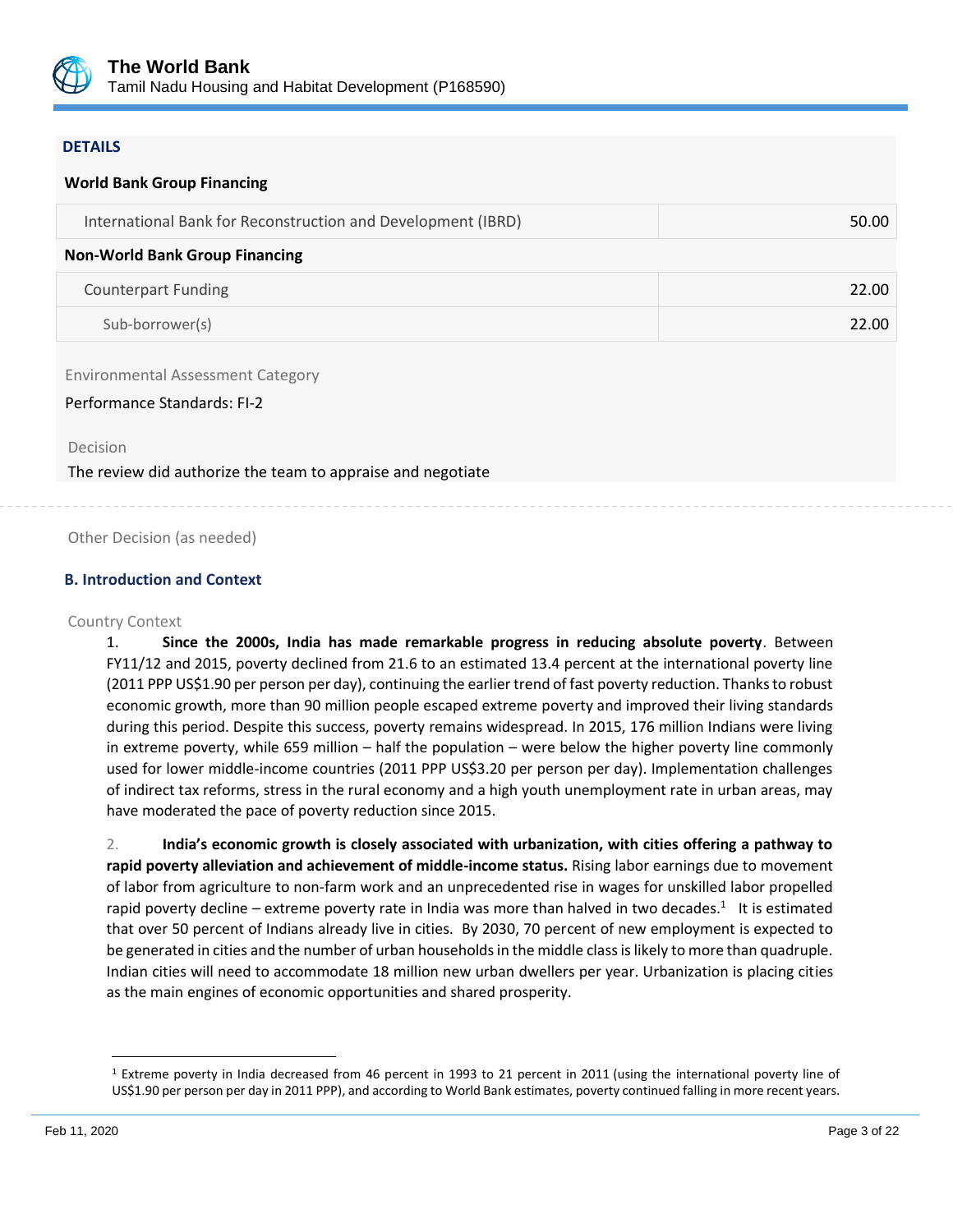

3. **The southern State of Tamil Nadu is the one of the most urbanized states, and an economic powerhouse undergoing an economic and spatial transformation.** Nearly half (48.4 percent) of Tamil Nadu's population of 72.1 million is urban.<sup>2</sup> Rapid urbanization in the state is expected to increase the urban population to 63 percent by 2030. From 2004 to 2012, the state's GDP grew at an annual average of 9.3 percent – around two percentage points higher than the national average– while per capita income witnessed a compound annual growth of 15.9 percent in the same period. The majority of GDP is generated in urban areas, reflected in the contribution of the services and industry/manufacturing sectors to the state's economy, 58 and 30 percent respectively. Automobile, pharmaceuticals, garments, textiles, chemicals, and plastics are among the state's main manufacturing products. Chennai, in particular, is well known for its auto production, earning itself the nickname of the "Detroit of India." Chennai's economic dynamism has made the capital city very attractive to migrants from within and outside Tamil Nadu.

4. **As other rapidly urbanizing states in India, Tamil Nadu has struggled to meet the increased demand for housing and urban services, especially for the low-income segments of economically weaker section (EWS) and low-income group (LIG)**<sup>3</sup> **.** In Tamil Nadu, housing shortage was estimated at 1.25 million units as of 2011<sup>4</sup>, with urban population growing since then, and expected to continue growing, only increasing pressure on housing provision. Out of these households, 77 percent live in congested houses and need new houses while 13 percent are living in non-serviceable *katcha<sup>5</sup>* dwellings. The remaining 0.13 million households are living in obsolescent houses or are homeless. It is estimated that about 96 percent of the total housing deficit is concentrated in EWS/LIG segments.<sup>6</sup> Access to basic urban services—water, sanitation, public transport, energy, and health care, among others—remains deficient in most cities, worsening at the urban periphery compared with at the core, causing urbanization to be messy. An estimated 6 million people in the State are currently living in slums (representing 16.6 percent of the state's urban population). In Chennai, the slum population amounts to 300,000 households.

5. **The existing housing program and institutions are unable to respond effectively to the large housing demand.** Historically, the public sector has been the main provider of affordable housing in Tamil Nadu. During 2016-2018, about 85 percent of the affordable housing supply in the State was provided by public sector, with Tamil Nadu Slum Clearance Board (TNSCB) being the main agency to plan, build and deliver various affordable housing schemes in government-owned land. For economically weaker segments, the Government builds housing units, which it provides with minimum beneficiary contribution. The pace and scale of housing provision by the State is not adequate to address the existing stock deficit. The product is also not adequate, all units built have the same design and characteristics and are built in similar concrete building blocks regardless of location or beneficiaries' preferences and livelihoods. Moreover, the public sector housing provision does not consider varying income levels and affordability (see Annex 5 for an analysis on housing affordability across the income distribution in India), and market demands for housing solutions among LIG and EWS. This means that they allocate some units at highly subsidized levels to households with some ability to pay.<sup>7</sup> There is no product differentiation to satisfy needs of LIG and

<sup>2</sup> 2011 National Census Report.

<sup>&</sup>lt;sup>3</sup> EWS households are defined as households with annual income up to INRs. 300,000 (US\$4,285) while LIG households are defined as households with annual income between INRs. 300,001 and INRs. 600,000 (US\$4,286-8,571) by the Ministry of Housing and Urban Affairs, GoI (PMAY-HFA Urban Scheme Guidelines).

<sup>4</sup> According to the Technical Group (TG-12) report on Estimation of Urban Housing Shortage 2012.

<sup>&</sup>lt;sup>5</sup> A katcha structure is one whose walls and roofs are made up with mud, bamboo, grass, leaves, reeds, thatch or unburnt bricks.

<sup>6</sup> Report of the Technical Group (TG-12) on Estimation of Urban Housing Shortage, pp 355.

<sup>&</sup>lt;sup>7</sup> A contribution of only 10% of the established housing cost is charged from beneficiary households by GoTN. In some cases, such as relocation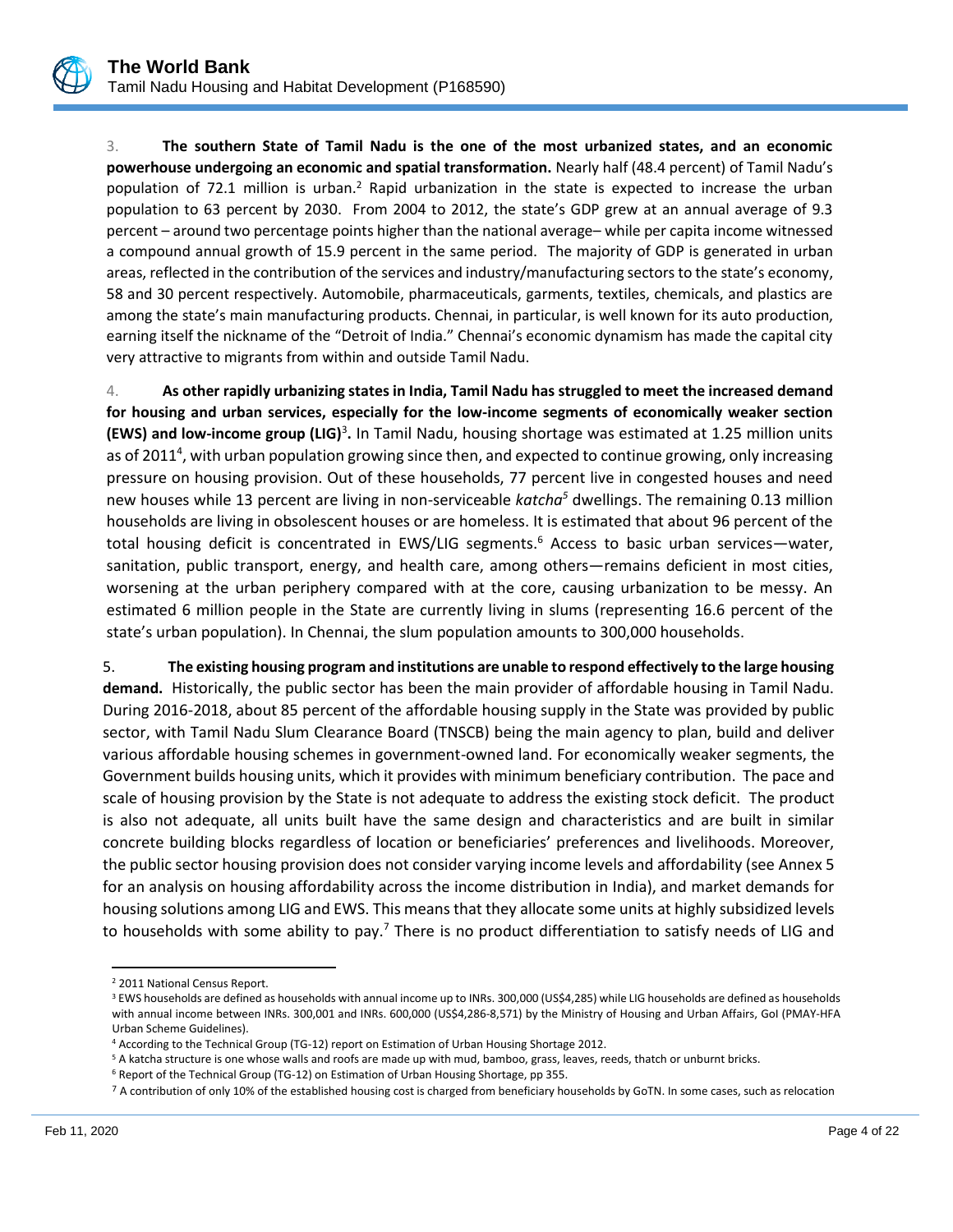

EWS, accommodating different household size and preferences, or housing solutions for industrial complex or female employees.

6. **The current public sector-led provision of affordable housing poses a growing fiscal burden while it disincentivizes and crowds-out private sector from entering into the affordable housing sector.** . Annually, the GoTN has supplied on average 33,500 housing units through public programs , with budgets of U\$250 million. Clearly, the public sector alone will take decades to address the backlog of the current housing stock, not to mention additional housing needs arising from population growth, urbanization, and demographic and socio-economic changes. Hence, the role of the private sector become critical in meeting the gap. However, while housing finance and developer sector have seen a rapid growth in India (See Box 1), there is limited private sector active in affordable housing segment in Tamil Nadu. The affordable housing developer industry in Tamil Nadu is highly concentrated in middle-income segments and only a handful number of private actors are currently engaged in LIG/EWS housing provision. The provision of public sector housing with very high levels of subsidies has crowded out private developers, even for the above-EWS market, and poses a dual challenge for the State which through its Affordable Housing Policy 2020 aims to reduce long-term fiscal burden on the government through increased private sector involvement in delivery of affordable housing.

7. **The sustainability of current government programs needs strengthening.** TNSCB, does not have a standardized environmental or social framework applicable to all its projects. Instead, it implements ad-hoc measures depending the project imperatives. To assess the socio-economic characteristics and demand needs of its beneficiaries, TNSCB uses a survey questionnaire that does not include enough information for adequate targeting. This leads to a one-size-fits-all urban design solution across all their sites. The lack of proper demand assessments limits their ability to provide tailored housing solutions at different sites and for different population groups. Moreover, insufficient technical capacity within TNSCB has limited its ability to develop an overarching urban design framework that guides its housing developments to ensure climate resilience, high quality of living, adequate services, public safety, social cohesion, as well as environmental sustainability. These combined challenges have led to numerous grievances from beneficiaries as they find design solutions or service standards not tailored to their needs. This situation is further exacerbated by lack of adequate maintenance of the units.

8. **A fundamental shift in the policy, institutions, and regulations in Tamil Nadu's housing sector is needed to increase the access to affordable housing in the state in order to meet the current and projected demand**. Currently, the State lacks an overarching housing sector policy, institutional architecture, enabling regulations, and coordination mechanisms in the housing sector that could respond to the increasing demand of affordable housing. The GoTN has yet to develop and adopt a state-level housing and habitat policy, which articulates the vision and objectives for sector development, and sets out key principles and the institutional framework to realize development objectives. Additionally, supply-side constraints in the housing sector are limiting the provision of formal affordable housing solutions in well-located areas. Difficulty in accessing welllocated and serviced urban land, coupled with regulatory barriers such as rigid planning norms and outdated procedural requirements for permit and registration, impede the effective supply of housing.

9. **Recognizing these binding constraints, the Government of Tamil Nadu has embarked on an ambitious reform program to transform the housing sector.** The reform program has the higher objective of

of at-risk households, i.e. residing on river banks of Adayar and Cooum rivers, the beneficiary contribution of 10% is also waived off.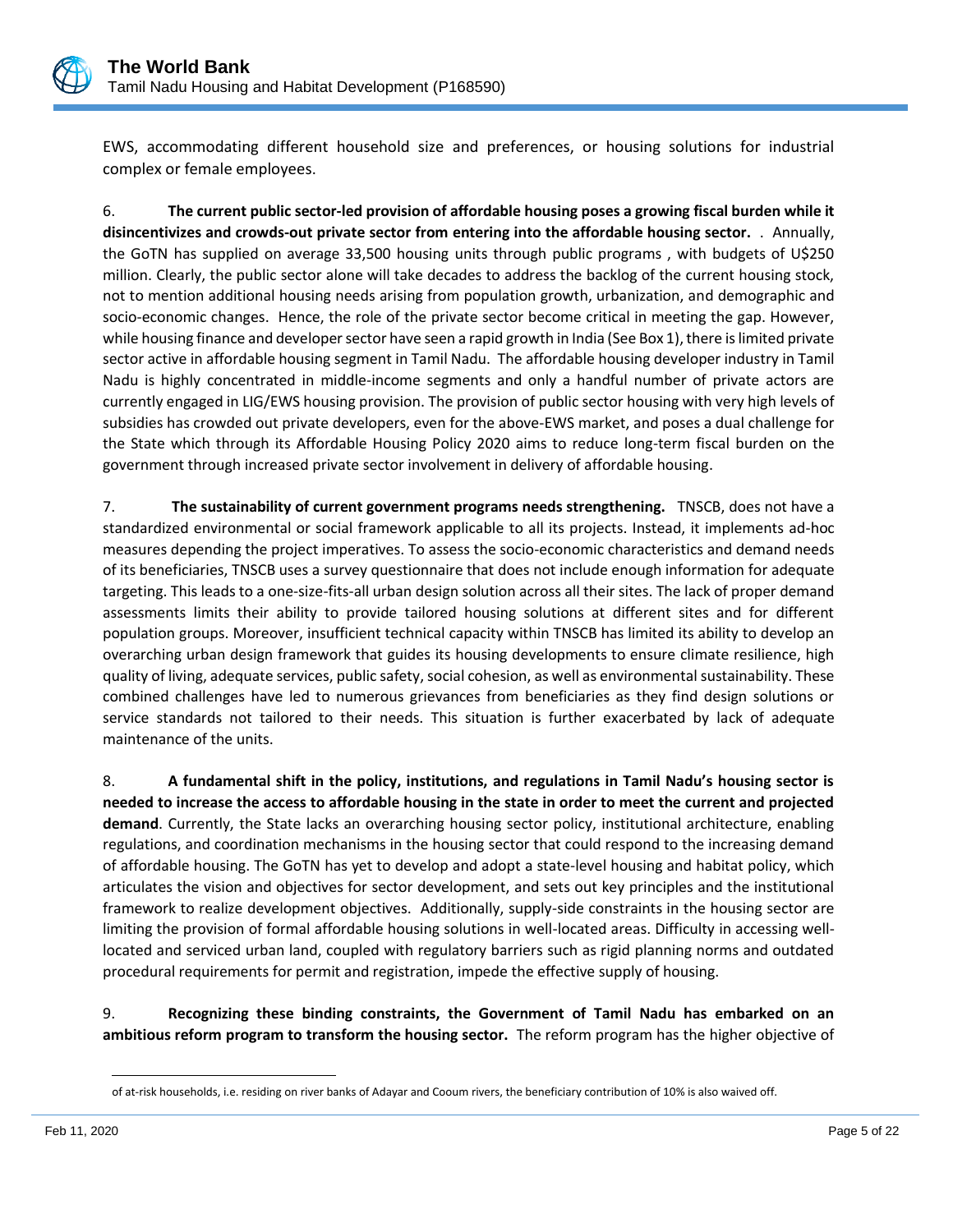

developing a well-functioning housing market that crowds-in private sector participation in affordable housing and addresses effectively the needs of low-income population. The GoTN's efforts are focused on redefining the Government's role and mandate from provider to enabler of efficient and inclusive housing markets, moving away from being the sole provider of housing solutions for the poor. In this transition, the GoTN is addressing key regulatory constraints that are critical to unlock the supply of affordable housing and wellfunctioning housing sector to set an enabling environment in the housing sector. These reforms are designed to bring in private sector financing in affordable housing, while adopting standards and sustainability for environmental and social management, to improve access and sustainability of affordable housing in the state. These reforms are supported by the proposed Tamil Nadu Housing Sector Strengthening Program DPF (P172732 , US\$ 200 million), a series of two single-tranche programmatic DPFs, aimed at strengthening the policy, institutions, and programs of the housing sector in Tamil Nadu. The policy, regulatory, and institutional changes supported under the programmatic DPFs will be introduced in a phased manner. The first DPF will focus on putting in place adequate policy, regulatory enabling environment, and the institutional framework to support the development and deepening of a housing market, unlocking supply-side constraints. The second DPF will deepen and promote measures to ensure the long-term sustainability of the housing sector by introducing a new institutional architecture for the sector and adopting diversified housing products and programs to expand access to affordable housing.

10. **For the reform efforts to lead to a sustainable and long-term path, it is critical to invest in and support the housing sector institutions.** The set of reform efforts initiated by the GoTN will only yield the expected results if they are accompanied with strong institutions in the housing sector to ensure the adequate sustainability and implementation of policy measures. Their capacity needs to be strengthened to assume their new role and mandates, to bring long-term sustainability of the reform efforts, and to deepen further the transformation of housing sector.

11. **While the TNSCB has been providing housing since 1970, there was no State level institution mandated to attract private investment for the supply of affordable housing. To fulfill this "new" objective, the GoTN created the Tamil Nadu Shelter Fund (TNSF) in 2017. The TNSF** is a new Alternate Investment Fund (AIF) regulated by the Securities and Exchange Board of India (SEBI) <sup>8</sup> that will offer investors the possibility to invest in mix-use affordable housing projects that meet certain standards (eligibility criteria). Its main objective is to support public-private projects for the development of affordable housing. The TNSF is managed by the Tamil Nadu Infrastructure Fund Management Company (TNIFMC)<sup>9</sup>, an existing and operating asset management company with a track record in managing the Tamil Nadu Infrastructure Fund (TNIF) with dedicated staff to manage environmental and social aspects but not a systematic approach or one specific to the housing sector. Two key milestones of its implementation are being supported by the first-single tranche DPF of the programmatic engagement with Tamil Nadu: the approval of Private Placement Memorandum (PPM) by SEBI which would allow mobilize financing for affordable housing, and the adoption of environmental, social, and governance standards for all projects supported by the TNSF. To date, the TNSF has received a commitment of almost US\$ 21 million from the Government of Tamil Nadu) and other investors have also shown interest.<sup>10</sup>

<sup>8</sup> Regulation 2(1) (b) of Securities and Exchange Board of India (Alternative Investment Funds) Regulations, 2012.

<sup>9</sup> TNIFMC is owned by the Government of the State of Tamil Nadu (49%), and state and private financial institutions (51%). The Board is comprised of: 4 Government Directors (to be reduced to 2), 2 Independent directors and 1 Shareholder nominee (NHB). <sup>10</sup> This figure of INR 1,500,000,000 (Rupees one point five billion or Rupees one hundred and fifty crores) is documented in Government Order (MS) No. 135 dated 21 July 2017 as catalytic first loss capital (Class B Units).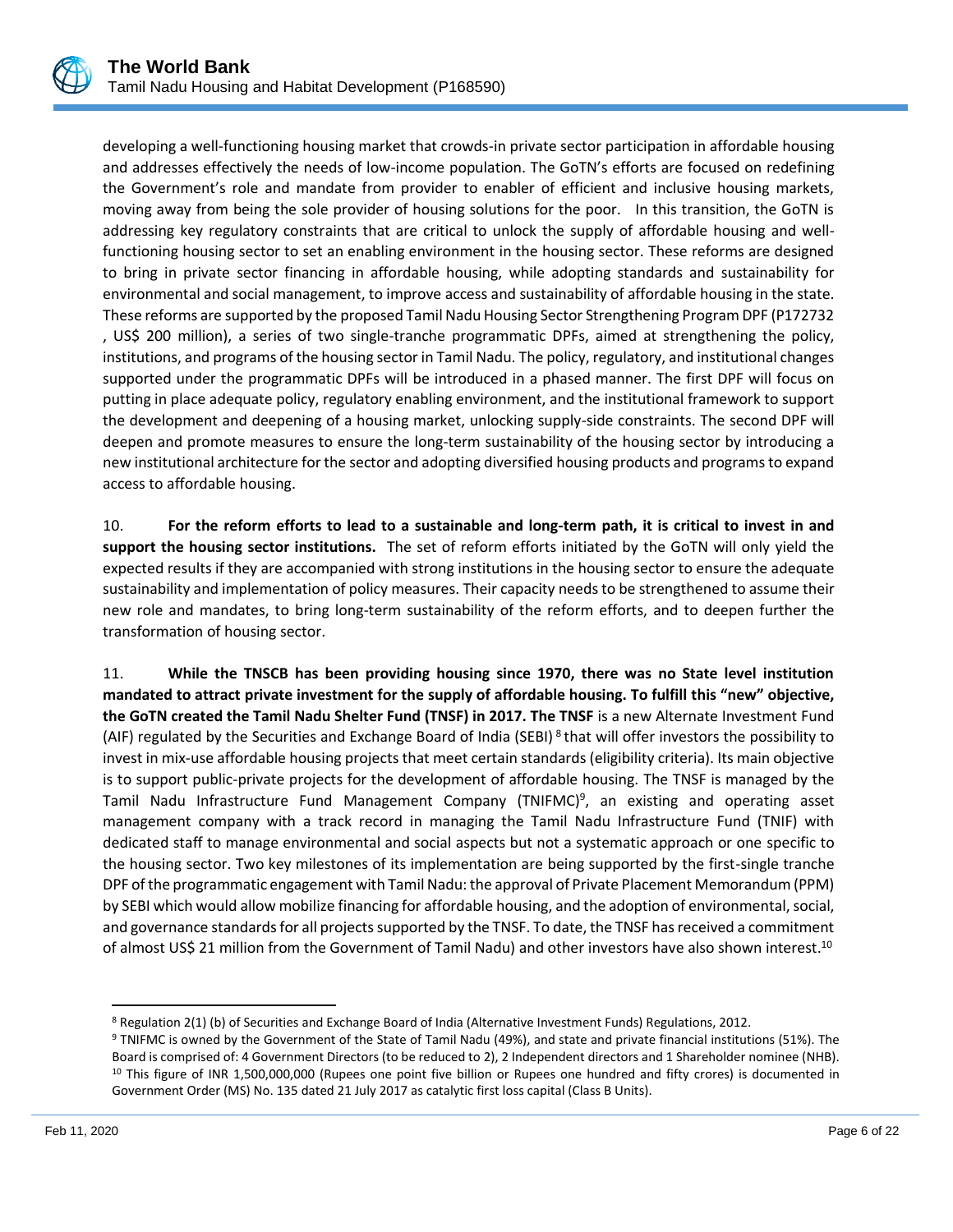

12. **Housing programs and policies need to be integrated and coordinate with urban spatial development and sectoral plans.** This is most prominent for Chennai Metropolitan Region, the largest metropolitan area in Tamil Nadu. The Chennai Metropolitan Development Authority (CMDA)<sup>11</sup> is the nodal town planning authority for the capital metropolitan city. The CMDA is currently in the process of initiating work on its next Master Plan (2026-2046), where complementarities between different sectors are needed to optimize a coordinated spatial development strategy. The new master plan would need to draw from a strong analytical foundation, built on cross-sectoral integration. Current capacities within CMDA are not fully geared towards building such foundation. Integration and links among land use planning, housing, public transportation, disaster risk, water and wastewater, are critically missing. Comprehensive spatial development strategy provides an opportunity to maximize the impact of affordable housing programs (for example by linking housing to jobs) and ensure such development can turn into vibrant and prosperous communities. The existing capacity of the CMDA is will need strengthening to undertake a comprehensive master planning exercise that builds upon strong analytical foundation as well as coordination and integration of multiple sectors.

13. **Climate and geophysical risks in Tamil Nadu are high.** The Tamil Nadu State Action Plan for Climate Change (TNSAPCC) indicates an expected increase in extreme temperatures and extreme weather events (heavy rainfall, cyclones, sea surges, etc.) in future decades in Tamil Nadu<sup>12</sup>. Urban flooding is another significant problem identified with Chennai and its suburban areas worst affected by flooding because of improper drainage and encroachment of water bodies and waterways.<sup>13</sup> The TNSAPCC attributes the mushrooming of slums (many of which are located in high climate and disaster risk prone areas) to an acute shortage of housing stock, particularly in urban areas. There is a need to increase the housing stock in a sustainable manner.<sup>14</sup> It also directs the TNSCB to prioritize relocation of households currently residing in slums in low lying flood prone areas and consider likely impacts of sea level rise on TNSCB tenements located very close to the sea coast including possible relocation. Further, the Action Plan calls for adherence to energy conservation building code (ECBC) guidelines in plan approval process. Currently, TNSCB is not considering use of manufactured sand or fly ash as construction material in its housing projects primarily due to lack of knowhow on impacts of using these products in the long-run. Similarly, the Tamil Nadu Combined Development and Building Rules (TNCDBR) 2019 issued by CMDA does not integrate aspects of climate resilient construction,

<sup>&</sup>lt;sup>11</sup> CMDA was formed in 1974 as the nodal town planning authority for the city of Madras (now Chennai) and its suburbs.

<sup>&</sup>lt;sup>12</sup> The TNSAPCC indicates that the mean annual temperature in the state has risen by 0.7 to 0.8 $\degree$ C in the last five decades (Annamalai et.al., 2011), and that the state is experiencing more dry days than wet days every year (Guhathakurta, 2011) while the Indian Meteorological Department reports that there has been a significant increase in frequency of heavy precipitation events. Over the next several decades, the already hot climate of Tamil Nadu is expected to get even hotter, with an average increase of 1oC in the next 15 years. Researchers anticipate that extreme rainfalls will become more common (Down to Earth, 2019) meaning increased number of wet days, but with a reduction in number of wet days. Tamil Nadu has been hit by about 32 cyclonic storms between 1891 to 2006 of which 30 were severe cyclonic storms. The total number of cyclonic storms hitting the Tamil Nadu coast increased to 44 by 2011, an increase by 37.5 percent between 2006 and 2011.

<sup>13</sup> The TNSAPCC indicates that there is a distinct interannual and spatial variability in rainfall across the state, with the western and southern part receiving the maximum rainfall. Due to the rising heat, the intensity of cyclones is also projected to increase in the form of high cyclonic wind speed. The sea level rise is also projected to increase by 0.19- 0.73m.

<sup>&</sup>lt;sup>14</sup> It is estimated that 20 percent of the urban population are living in slums. Among them 30 percent are living on river and watercourses margin below Mean Flow Levels. These hutments will be submerged by floods or flash floods causing loss of lives or properties. Tamil Nadu slum Clearance Board has constructed 7500 tenements near seashore in the urban areas. In case the sea level rises in the long run by 1m, these scheme areas will get inundated and surrounded by seawater. Also, haphazard and unregulated developments are causing environmental degradation and congestion and thereby urban heat and resultant impact on the climate change. Large-scale urbanization causes mass removal of green cover, which affects the holding capacity of the soil causing floods during rains. The hilly regions are affected with landslides.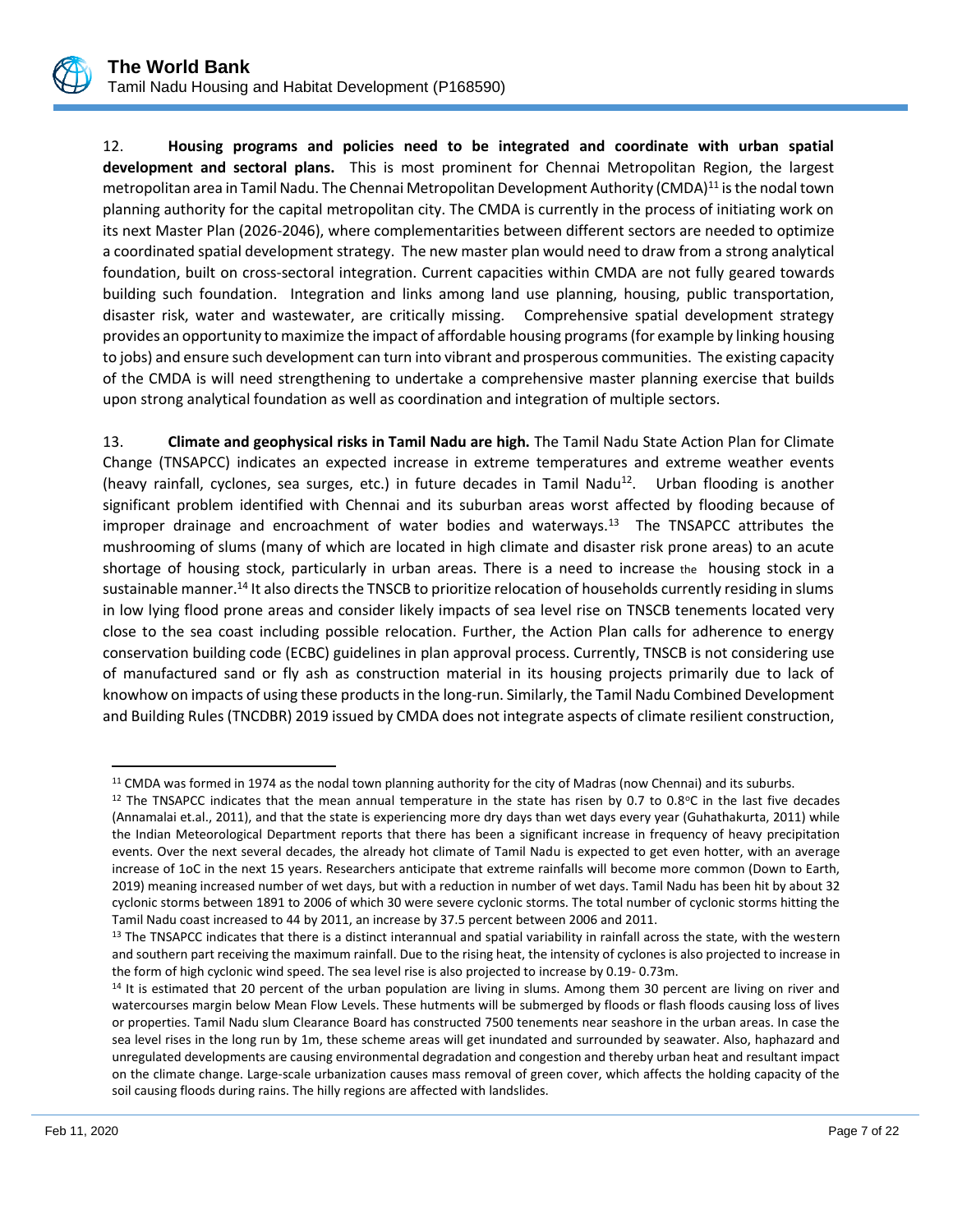green building and sustainability provisions and rainwater harvesting<sup>15</sup>. Finally, climate resilience needs to play an important role in the drawing up of the new Master Plan for Chennai due in 2026, currently lacking in the present Master Plan. The TNSAPCC also calls for crowding in private sector involvement in housing and infrastructure sectors through pooling resources and expertise for up-scaling of climate change adaptation especially in terms of climate resilient and low carbon housing and infrastructure development, and mitigation initiatives by way of explicit incorporation of climate concerns into project framework. The private sector is expected to bring in greater potential and competency for bringing innovative solutions and scale to the various models for climate change adaptation and is shaped by the civil society and/or government institutions.

14. **There is a strong linkage and complementarity between the proposed Project and the DPFs.** The proposed DPFs support addressing structural constraints in the housing sector and introducing policy, regulatory, and institutional shifts that forms critical building blocks for well-functioning housing market. The proposed Investment Project focuses on strengthening key housing sector institutions to sustain and implement reform efforts that are introduced by the GoTN and supported under the first DPF, and to deepen and expand the reform measures which will be considered under the second DPF. More specifically, the proposed Project aims to enhance the institutional performance and capacity to increase the supply of affordable housing, in particular by crowding in private sector and to strengthen long-term sustainability for housing institutions, policy, and associated programs.

#### **C. Proposed Development Objective(s)**

To strengthen the housing sector institutions of Tamil Nadu for increased and sustainable access to affordable housing.

#### Key Results

- •Number of households with increased access to housing in TN (TNSCB or TNSF programs only)
- •Share of units delivered through public-private co-financing for EWS/LIG segments of the population
- •Amount of additional TNSF capital mobilized
- •Satisfaction level of housing beneficiaries of EWS/LIG

#### **D. Project Description**

# **Component 1. Enabling private sector participation in affordable urban housing provision (Total cost: US\$56 million of which IBRD financing: US\$35 million)**

15. **This component will finance an equity contribution (Class B shares) to the TNSF with an objective of increasing the provision of affordable housing in the state.** TNSF is expected to address a market gap in the housing finance sector by structuring and co-financing eligible private or public-private projects that comprise EWS, LIG and MIG that are commercially viable through cross-subsidization but not sufficiently attractive to the current housing developers (or are deemed too risky). TNSF can only invest in commercially viable projects whereby the expected return may be lower because of the inclusion of affordable housing. Each project will

<sup>15</sup> While the Tamil Nadu Combined Development and Building Rules, 2019 (TNCDBR) broadly follows the structure and content of the Model Building Bye-Laws 2016 (MBBL), an ongoing World Bank study indicates that specific sections concerning climate resilient construction (Section 12 of the MBBL), green building and sustainability provisions (Section 10 of the MBBL) and rainwater harvesting (Section 9 of the MBBL) are not explicitly reflected or available in the present form of TNCDBR.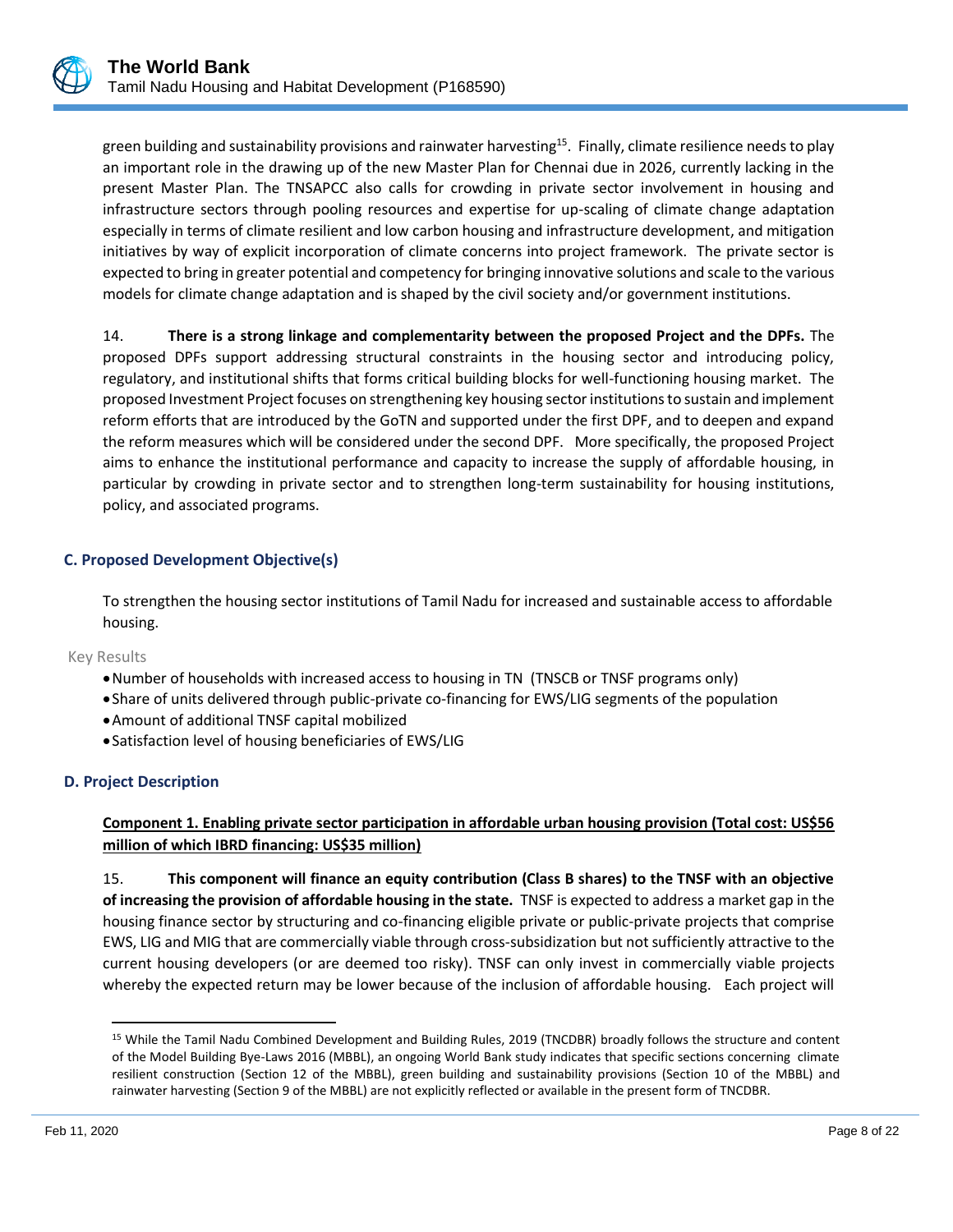

be evaluated and approved individually following a process adopted by the Fund's investment Manual (IM), which will be reviewed and approved by the Bank. There are currently two projects in the pipeline: a women's hostel with a project cost of US\$ 8.5 million approximately and a rental project for industrial workers with a cost of US\$50 million. TNSF's investment in these projects would be approximately US\$2.8 million and US\$31 million, respectively.

16. **The equity contribution financed by the proposed project will help to create a new asset class with adequate governance framework and pilot and demonstrate affordable housing projects that are commercially viable for potential investors, thereby allowing to leverage other sources of finance for the affordable housing sector.** The equity contribution is expected to support demonstrative housing projects with a mix of affordable housing units both for ownership and rental units. It is also expected to reduce the perceived risk and to ultimately contribute to a robust supply of affordable housing which can substitute publicly provided units in the long run. The TNSF will establish the adequate governance framework and environmental and social eligibility criteria and requirements to standardize, pilot and demonstrate affordable housing projects that are commercially viable for potential investors. Once the framework is piloted and tested in some initial projects, TNSF will seek to attract private investors into this segment, thereby leveraging additional private financial resources into the affordable housing market.

17. **TNSF's main objective is to support public-private projects for the development of affordable housing in Tamil Nadu.** The TNSF is a new Alternate Investment Fund (AIF) regulated by the Securities and Exchange Board of India (SEBI) <sup>16</sup> that offers investors the possibility to invest in mix-use affordable housing projects that meet certain standards (eligibility criteria). No resources can be received by TNSF until the private placement memorandum  $(PPM)^{17}$  is approved by SEBI; the TNSF PPM received SEBI approval in late-2019. TNIFMC is the entity responsible for management of TNSF. As the asset management company (AMC) of TNSF, TNIFMC is responsible for taking investment decisions, oversight over performance of investments, compliance with SEBI, investor relations and other corporate reporting obligations of the TNSF.

18. **TNIFMC has developed an operational framework to screen, appraise and approve proposed projects for funding from TNSF, including a robust Environmental, Social, and Governance Management Systems (ESMS) framework<sup>18</sup> .** TNIFMC has developed an investment management process applicable for all investments funded by the Shelter Fund. The operational process of the fund was modelled under a private sector investment fund to assess, select and monitor eligible infrastructure projects for financing. An Investment Manual (IM), to be approved by the WB, will detail the investment management process, including the eligibility criteria, methodology for screening and process for pre-selection of projects. Once the duediligence to ensure project compliance with the eligibility criteria is done, proposals are to be presented to the Investment Committee (IC) for approval. The IC is the key final authority on all investment decisions. The IC has no representation from the shareholders and consists of professionals from public and private sectors. The IC is completely independent and has no role in deal origination, appraisal or the day to day operations of the fund.

<sup>16</sup> Regulation 2(1) (b) of Securities and Exchange Board of India (Alternative Investment Funds) Regulations, 2012.

<sup>17</sup> The private placement memorandum (PPM) includes critical aspects of the interest of investors, such as (i) policies and regulatory framework applicable to the fund and the projects to be financed, (ii) eligibility and prioritization criteria for selection of projects, including expected returns on investments, (iii) standards, responsibilities and minimum qualifications of the fund manager, (vi) risk mitigation measures, and (iii) governance and transparency responsibilities.

<sup>18</sup> The draft ESMS was disclosed for consultations on March 27, 2020. It is available at http://www.tnifmc.com/tnsf.html .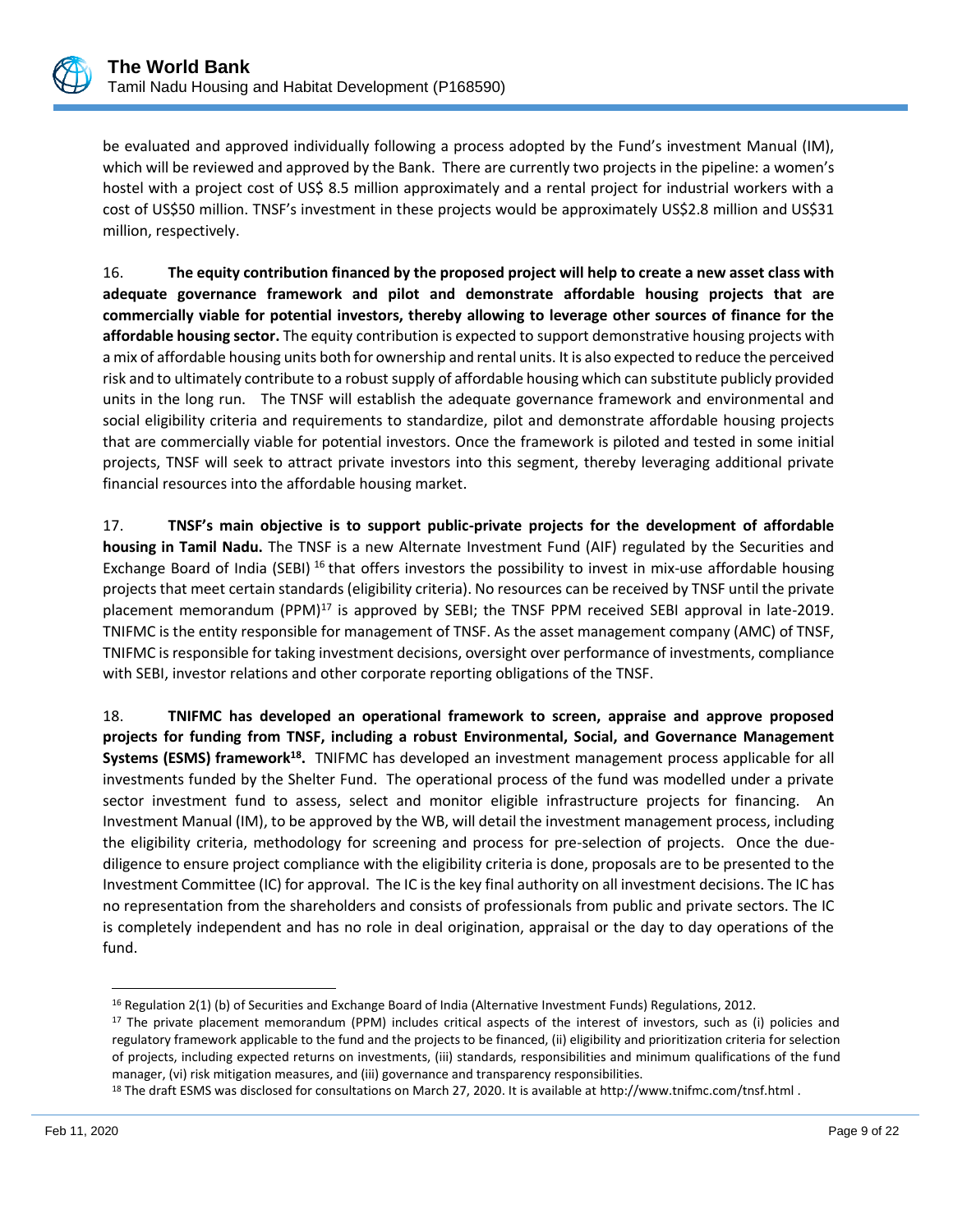

# **Component 2. Strengthening of Tamil Nadu's urban housing institutions for enhanced sustainability (Total cost: US\$15 million IBRD)**

19. **This component will finance technical assistance and capacity building support to state-level institutions and their programs.** Under this component, support will be extended to TNSCB, CMDA, and TNIFMC to improve their institutional performance and capacity, and to enhance the effectiveness of their programs and sustainability. This component will also support a program of knowledge exchange on development experience among India's states and between India and other developing countries on strengthening of the housing sector plugging in to the Lighthouse India program<sup>19</sup>.

Sub-component 2.1: technical support to diversify and improve housing programs and planning solutions 1. **The support to TNSCB will aim to**, inter-alia: (i) improve the institutional and regulatory framework, and business procedures for housing institutions;, (ii) enhance sustainability of the existing housing programs; (iii) improve targeting and eligibility criteria; iv) design new housing programs; vi) carry out additional technical support to improve the performance of housing institutions; vii) promote housing finance for EWS households from affordable housing finance companies, small finance banks and nonbanking financial companies-microfinance institutions.

2. **Technical assistance support to CMDA will focus on strengthening its analytical and coordination capacities for the preparation of the new Master Plan for Chennai.** This would include support to: development of a comprehensive vision for future urbanization of Chennai plugging into and supporting the proposed Chennai City Partnership program; strengthening of urban planning systems (i.e. setting-up a multi-sectoral geo-spatial data system); supporting preparation of guidelines that support the Master Plan process; capacity building towards establishing modern and inclusive land use planning systems; and twinning with an international city on metropolitan planning functions.

# Sub-component 2.2: technical assistance support for innovations in affordable housing finance

3. **Provide technical assistance to TNIFMC by supporting tools and innovation towards leveraging external capital in affordable housing and providing capacity building support to pilot the implementation of these tools.** Areas of intervention will include, inter-alia, undertaking social impact and market assessments, building in-housing technical capacity for identifying and structuring potential pipeline projects, support green certified housing development, undertake outreach activities to the market and other states, and build capacities towards effective implementation of the ESMS.

# **E. Implementation**

4. **The TNIFMC will be the implementing agency of Component 1.** As the asset manager of TNSF, TNIFMC is the entity responsible for management of TNSF, including investment decisions, oversight over performance of investments, compliance with SEBI, investor relations and other corporate reporting obligations of the TNSF. TNIFMC will be responsible for all fiduciary, environmental and social related activities under this component. TNIFMC, an existing and operating asset management company has a solid track record in managing the Tamil Nadu Infrastructure Fund (TNIF)<sup>20</sup>, and managing the TNSF. TNIFMC has an environmental staff and relies on

<sup>&</sup>lt;sup>19</sup> The Project will support all costs related to GoTN involvement only.

<sup>&</sup>lt;sup>20</sup> TNIFMC is owned by the Government of the State of Tamil Nadu (49%), and state and private financial institutions (51%). The Board is comprised of: 3 Government Directors (to be reduced to 2), 2 Independent directors and 1 Shareholder nominee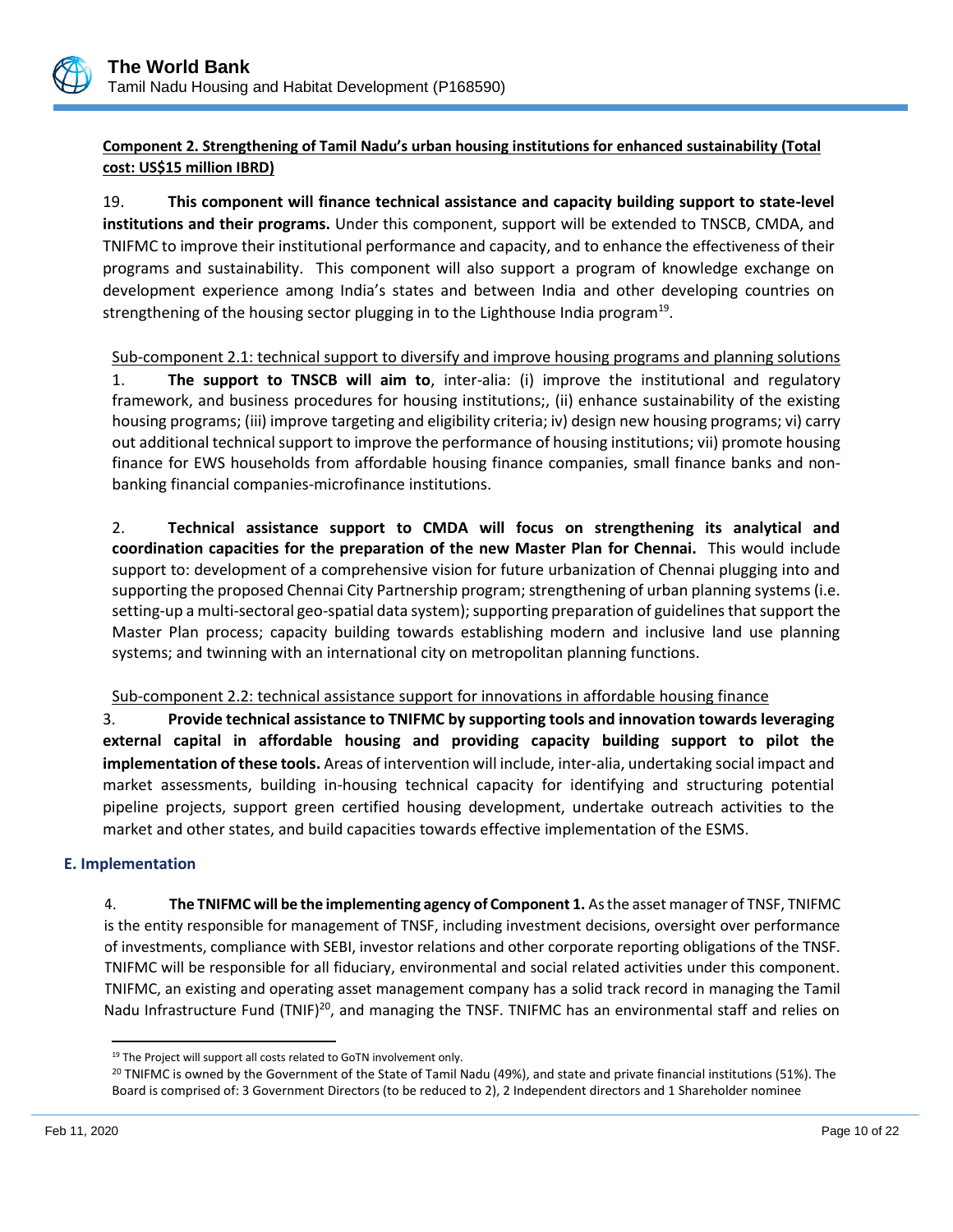

.

consultants for due diligence on projects and compliance to National and State law. TNIFMC has developed an investment management process applicable for all investments funded by the Shelter Fund, describing the eligibility criteria, methodology for screening and process for pre-selection of projects, and a financial model to assess project's financial viability and ensure that projects meet needed criteria and principles.

5. **The TNSCB will be the implementing agency of Component 2; coordinating with other agencies involved in implementation of this component including TNIFMC and CMDA**. TNSCB will set up a Project Management Unit consisting of project director, technical, financial management, procurement, environmental, social development, and communication monitoring and evaluation specialists, and other support technical staff with overall responsibility for project management and reporting of this component, and execution of activities to be undertaken by TNSCB. Similar counterpart teams will be set-up by CMDA and TNIFMC for purpose of execution of this component. TNSCB has prior experience implementing World Bank funded Emergency Tsunami Reconstruction Project (ETRP) and will assume direct responsibility for day-to-day project management, coordination, monitoring, and implementation of the component, in close coordination with CMDA and TNIFMC. CMDA also has prior experience of implementing one of the components of the World Bank funded Tamil Nadu Urban Development Project Phase III.

#### **F. Project location and Salient physical characteristics relevant to the safeguard analysis (if known)**

Specific project locations under component 1 are not known. Sub-projects financed under Component 1 will be individually screened and assessed for environmental, social and governance issues taking into account location as per the ESMS methodology.

#### **G. Environmental and Social Safeguards Specialists on the Team**

Mridula Singh, Social Specialist Ekaterina Grigoryeva, Environmental Specialist Anindo Kumar Chatterjee, Social Specialist Mokshana Nerandika Wijeyeratne, Environmental Specialist

| SAFEGUARD POLICIES THAT MIGHT APPLY |            |                                                                                                         |
|-------------------------------------|------------|---------------------------------------------------------------------------------------------------------|
| <b>Safeguard Policies</b>           | Triggered? | <b>Explanation (Optional)</b>                                                                           |
| Environmental Assessment OP/BP 4.01 | <b>Yes</b> | The World Bank's Safeguard Policies will apply within<br>the context of activities to be financed under |

(NHB).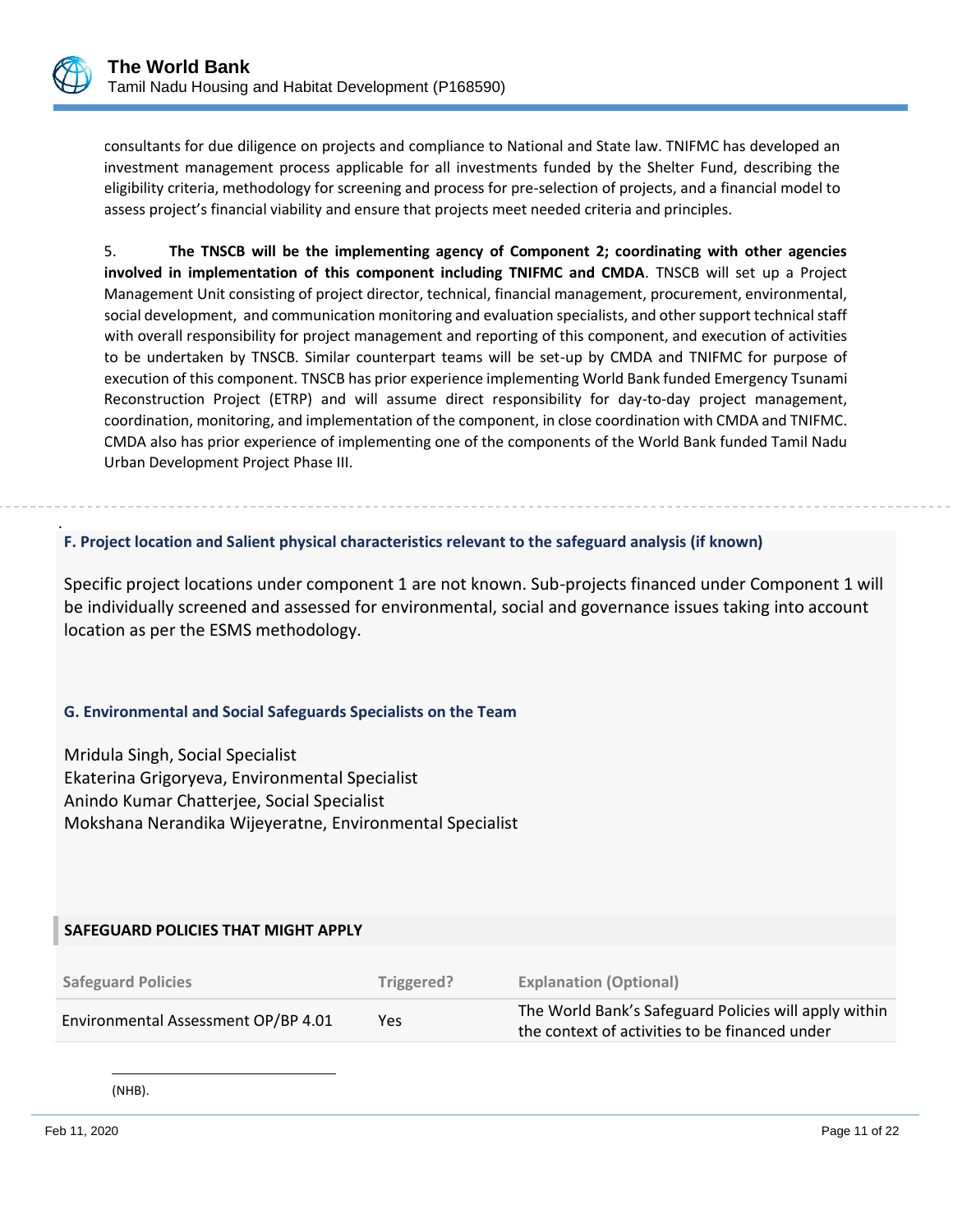

Component 2. Under this component the project will finance technical assistance (TA) activities through the TNSCB and CMDA. No physical interventions that may result in adverse environmental and social impacts will be financed under this component. As the state agency mandated to provide affordable housing to the lower income groups, TNSCB is actively designing, constructing and operating housing projects across the state. TNSCB has an Environmental Cell whose staff coordinates all the environmental management activities in association with the site engineers of their various housing projects. TNSCB also has a Community Development Cell who is responsible for engaging with the community to identify eligible households for house, extend support during transition and to help restore their well-being at the alternate site. TA activities will further strengthen its environmental and social management capacity with a particular focus on managing environmental and social issues during planning, implementation and operation & maintenance of housing projects, which is a critical challenge. All ToRs for the activities will be cleared by the WB team prior to contracting.

The CMDA's technical assistance activities will pertain largely to building its capacity on institutional and analytical capacities relevant to the next master plan revision in 2026. The mobility plan and water resources plan will form a part. None of these activities will have any direct environmental or social impacts and provide opportunities to integrate environmental management upfront and therefore will be beneficial in terms of an environmental management standpoint. The Bank will provide clearance to all the ToRs of the TA activities financed under this component to ensure that the outputs are aligned with OP4.01 and follow all requisite due diligence processes the policies that the Bank's safeguard policies entail.

Provisions under OP/BP 4.03 (Performance Standards) related to Financial Intermediaries will apply to Component 1. Since the exact locations of the projects to be financed under this component are not known, all eight Performance Standards are relevant for this component. The Investment

Performance Standards for Private Sector Terrormance Standards for Frivate Sector Yes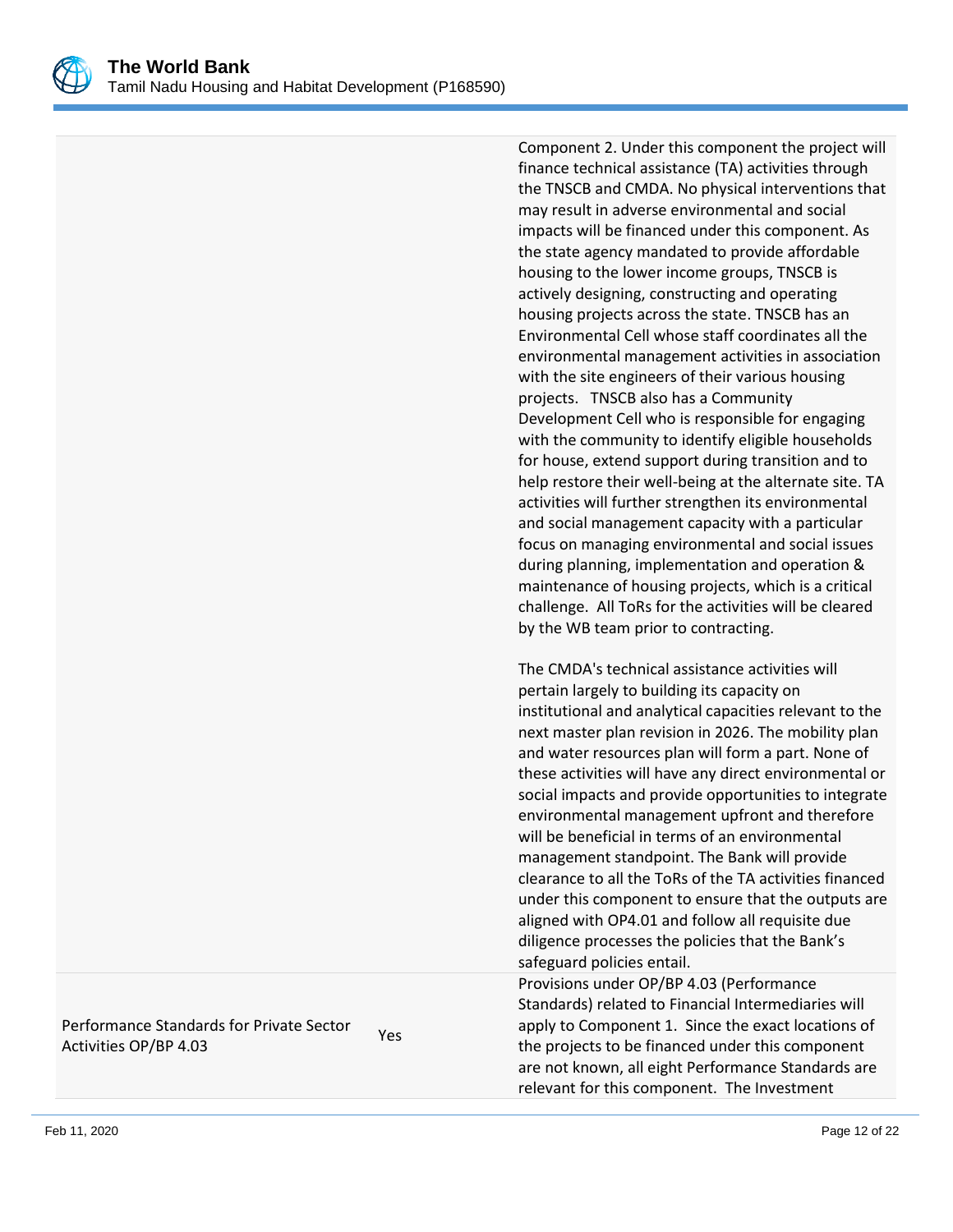

Manual prepared by TNIFMC includes an ESMS that fully integrates Performance Standards requirements and mandates the application for all projects.

The ESMS developed by the TNIFMC is applicable to all investments funded by the Tamil Nadu Shelter Fund (TNSF) and incorporates relevant principles described in Performance Standard 1 (PS1) on Assessment and Management of Environmental and Social Risks and Impacts. In addition, TNSF is committed to manage its own workforce and ensure that the respective workforce of the project companies that will develop the projects is managed in accordance to relevant aspects of Performance Standard 2 (PS2) on Labor and Working Conditions, as required by para 17(b) of BP 4.03.

Importantly, the ESMS includes provisions to:

1. Ensure compliance with applicable national and state laws and regulations including national, state and municipal by-laws and other provisions regulating housing development and certification by relevant authorities (for example: building safety, life and fire safety, waste management, green building certification, energy conservation, access to basic services – water, sanitation, etc.) and national/state laws on Labour

2. Exclude projects that would trigger the following preliminary criteria for ineligibility: a. Are developed on land / area involving outstanding disputes on ownership of the land, in the court of law

b. Are developed in locations and / or in a manner that involves significant degradation or conversion of critical habitats (as defined in IFC Performance Standard (6)

c. Are developed in locations and / or in a manner that has adverse impacts on internationally recognized or legally protected ecological or social and cultural areas under the applicable National or Tamil Nadu State regulations (this includes areas proposed for such designation)

d. Are developed on land reclaimed from known / established contaminated sites such as waste landfill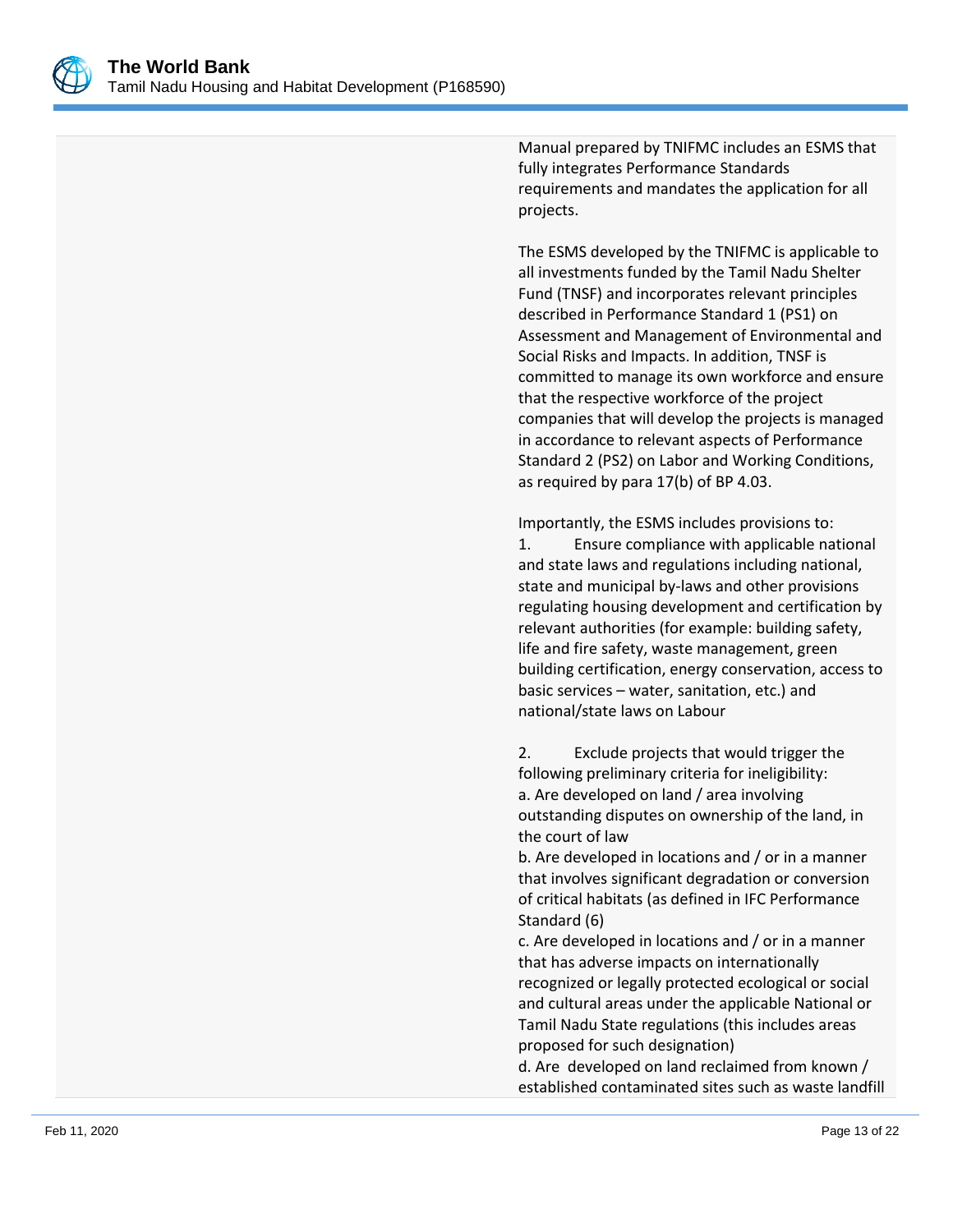

|                             |    | sites, industrial sites, etc. unless remediated for the<br>intended use (this includes construction in locations<br>that are in immediate proximity to such existing<br>sites)<br>e. Are notified as illegal or non-compliant by the<br>local or the Tamil Nadu municipal, revenue or<br>housing authorities.<br>f. Are located on land facing any material litigation in<br>the Indian court of law for forced eviction of<br>previous owners or occupants without appropriate<br>compensation.<br>g. Require partnering with builders and/or<br>developers convicted by the Indian court of law, in<br>the past 5 years, on ESG aspects such as financial<br>fraud, inappropriate employment and labor<br>practices, safety, unauthorized construction, and/or<br>non-compliance to the National and/or Tamil Nadu<br>State environmental and labor laws.<br>3.<br>Projects that are considered eligible (i.e. that<br>do not trigger any of the criteria in #2 above) are<br>than screened and assigned a risk level category. All<br>projects categorized as high risk are excluded and<br>will not be considered for financing<br>Projects, which are not considered to be<br>4.<br>high risk, will be assessed in order to ensure<br>compliance with WB Performance Standards case by<br>case. Mitigation actions will be identified and will be<br>included in the investment agreement.<br>5. Include a structured grievance redressal<br>framework supported by a review mechanism. This<br>redressal mechanism is accessible not just to TNSF's<br>investees, but also its employees, vendors and the |
|-----------------------------|----|-----------------------------------------------------------------------------------------------------------------------------------------------------------------------------------------------------------------------------------------------------------------------------------------------------------------------------------------------------------------------------------------------------------------------------------------------------------------------------------------------------------------------------------------------------------------------------------------------------------------------------------------------------------------------------------------------------------------------------------------------------------------------------------------------------------------------------------------------------------------------------------------------------------------------------------------------------------------------------------------------------------------------------------------------------------------------------------------------------------------------------------------------------------------------------------------------------------------------------------------------------------------------------------------------------------------------------------------------------------------------------------------------------------------------------------------------------------------------------------------------------------------------------------------------------------------------------------------------------------------|
|                             |    | community at large.                                                                                                                                                                                                                                                                                                                                                                                                                                                                                                                                                                                                                                                                                                                                                                                                                                                                                                                                                                                                                                                                                                                                                                                                                                                                                                                                                                                                                                                                                                                                                                                             |
| Natural Habitats OP/BP 4.04 | No | Project interventions under component 2 are not<br>expected to have any significant impacts on the<br>natural habitats in relation to the proposed project<br>activities as no physical interventions will be directly<br>financed under the project. All TA activities will be<br>screened under the requirements of OP4.01 which<br>also covers the required due diligence measures in<br>line with OP4.04.                                                                                                                                                                                                                                                                                                                                                                                                                                                                                                                                                                                                                                                                                                                                                                                                                                                                                                                                                                                                                                                                                                                                                                                                   |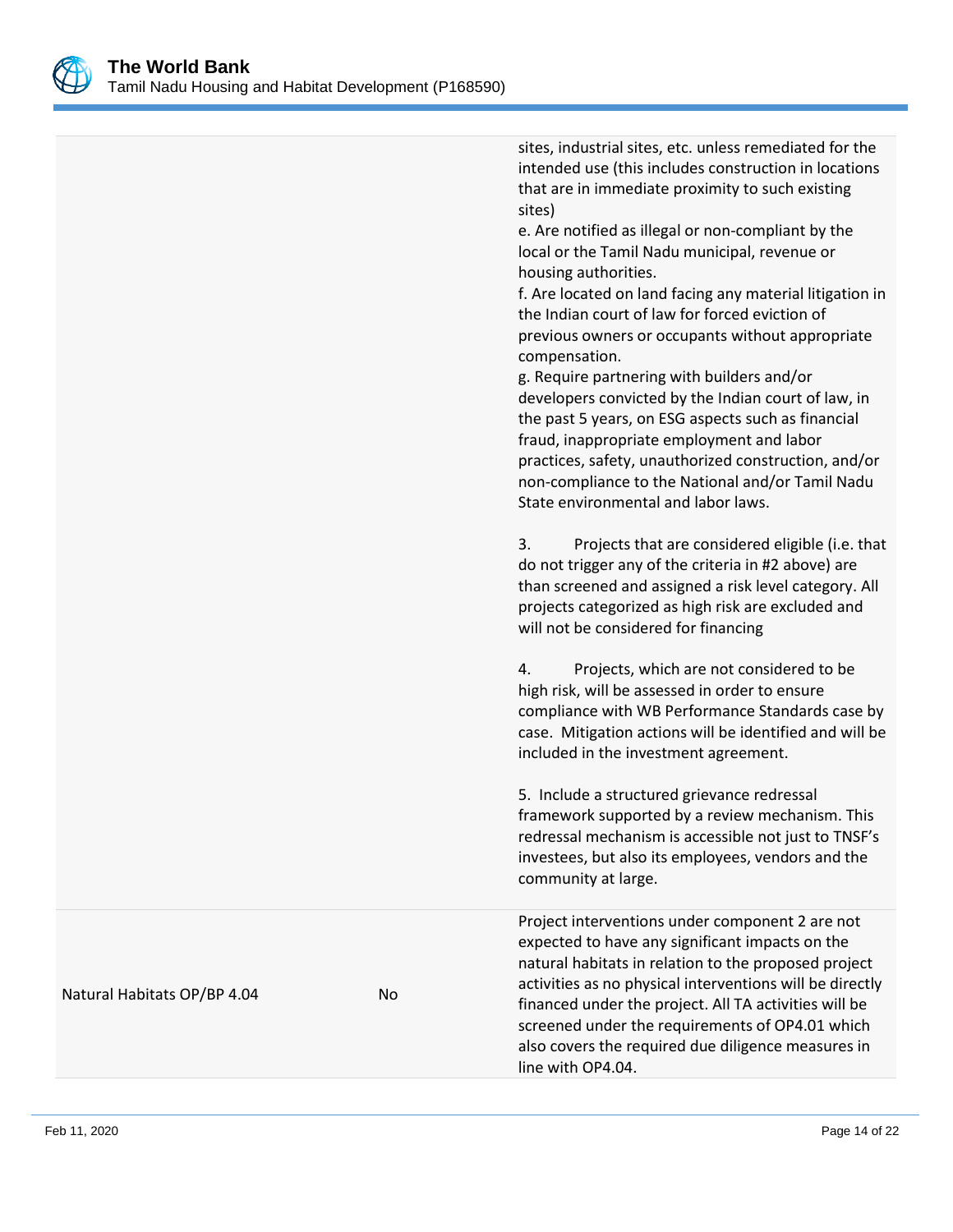

Tamil Nadu Housing and Habitat Development (P168590)

| Forests OP/BP 4.36                                | <b>No</b> | No impacts are envisioned due to the proposed<br>project on forests.                                                                                                                                                                                                                                                                                                                                           |
|---------------------------------------------------|-----------|----------------------------------------------------------------------------------------------------------------------------------------------------------------------------------------------------------------------------------------------------------------------------------------------------------------------------------------------------------------------------------------------------------------|
| Pest Management OP 4.09                           | <b>No</b> | The policy is not applicable as no project<br>interventions under component 2 are made where<br>significant use of pesticides and other such<br>substances are utilized.                                                                                                                                                                                                                                       |
| Physical Cultural Resources OP/BP 4.11            | <b>No</b> | Project interventions under component 2 are not<br>expected to have any significant impacts on the<br>natural habitats in relation to the proposed project<br>activities as no physical interventions will be directly<br>financed under the project. All TA activities will be<br>screened under the requirements of OP4.01 which<br>also covers the required due diligence measures in<br>line with OP4.011. |
| Indigenous Peoples OP/BP 4.10                     | <b>No</b> | This policy is not applicable as the project includes<br>only technical assistance which does not include<br>support for design, preparation or implantation of<br>investments.                                                                                                                                                                                                                                |
| Involuntary Resettlement OP/BP 4.12               | <b>No</b> | The policy is not applicable as no project<br>interventions under component 2 will involve any<br>works or any activities that could trigger this policy.                                                                                                                                                                                                                                                      |
| Safety of Dams OP/BP 4.37                         | <b>No</b> | The proposed project activities do not have any<br>impacts associated with the safety of dams<br>therefore this policy is not triggered.                                                                                                                                                                                                                                                                       |
| Projects on International Waterways<br>OP/BP 7.50 | <b>No</b> | The proposed project activities do not have any<br>impacts to the international waterways and<br>therefore this policy is not triggered.                                                                                                                                                                                                                                                                       |
| Projects in Disputed Areas OP/BP 7.60             | No        | No impacts are envisioned due to the proposed<br>project in disputed areas. There are no disputed<br>areas where project interventions are undertaken<br>and therefore this policy is not triggered.                                                                                                                                                                                                           |

#### **KEY SAFEGUARD POLICY ISSUES AND THEIR MANAGEMENT**

#### **A. Summary of Key Safeguard Issues**

1. Describe any safeguard issues and impacts associated with the proposed project. Identify and describe any potential large scale, significant and/or irreversible impacts:

The project includes 2 components – (1) finance an equity contribution for the Tamil Nadu Shelter Fund (TNSF); and (2) provide technical assistance and capacity building to state-level urban housing institutions, primarily the Tamil Nadu Slum Clearance Board (TNSCB). The equity contribution from the Bank will help TNSF develop and leverage finance from various other sources to develop affordable housing in the state of Tamil Nadu. Activities under this component could have environmental and social risks as highlighted in Section F, Para (1). To address these risks, TNSF has developed and adopted an ESMS that will be incorporated into their Investment Manual, once the Manual is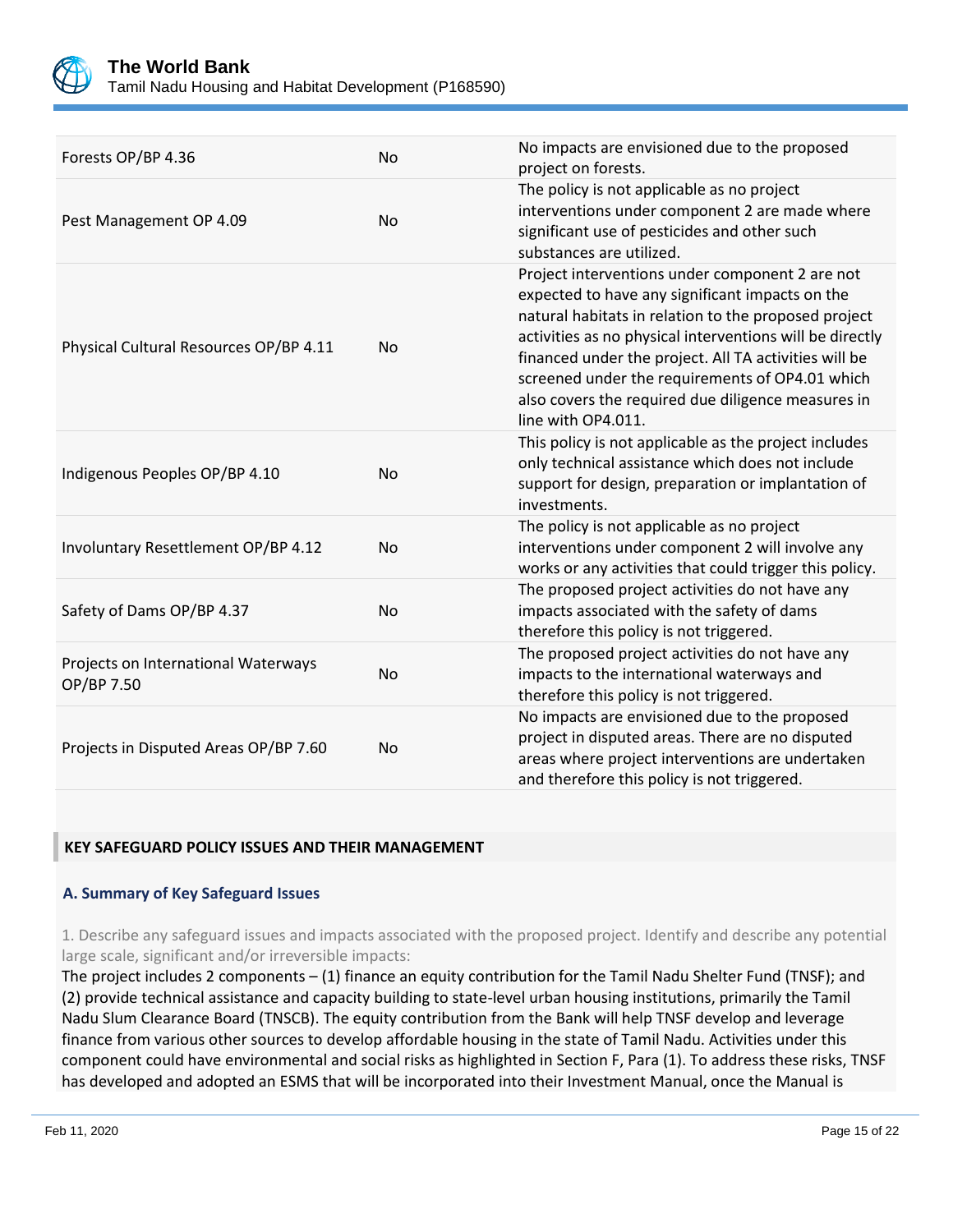

finalized and formally adopted, that will allow the fund to proactively identify and manage various ESG risks in accordance with the World Bank's Performance Standards.

The overall purpose of Component 2 is to support strengthening of institutions in the housing sector in Tamil Nadu and help them meet the international standards of ESG sustainability. The TA will not finance any construction activities. There will be no adverse ESG impacts of activities under Component 2. Under this component, the project will support technical assistance activities that will include analytical studies relevant to policy & institutional reforms and capacity building of the urban housing institutions on ESG issues. These will contribute positively in building the sector's capacity in addressing ESG issues.

Component 1 aims to use the equity contribution to support a portfolio of projects that will develop- and in the case of rental projects also manage - urban affordable housing projects. The projects are expected to supply affordable housing through mixed use and mixed income developments (i.e. affordable housing high rises with a commercial area, or middle and low income residential rental properties) allowing for the cross-subsidization of lower income units by middle-income ones. The environmental, social and governance (ESG) risks of this component could be substantial unless adequate due diligence, risk mitigation, and ESG performance monitoring measures are put in place. The main environmental risks are associated with the siting, design and operation of facilities which could be under either of the following instance: (a) proximity to ecologically sensitive areas (e.g. lakes, marshland, forest etc.), (b) located in areas or include designs that make it vulnerable to physical impacts of climate change such as extreme weather events (c) exposure to pollution (very poor air quality, proximity to landfill, poor land quality / contaminated site etc.) that impact livability and adversely affect health and safety of the inhabitants, (d) locations that are vulnerable to physical risks such as landslides, (e) projects not meeting environmentally sustainable design requirements of the TNSF, (f) construction induced impacts, such as noise, construction material sourcing, dust, spills of toxic substances, health and safety affecting workers and local communities in adjacent areas, (g) Improper disposal of various wastes generated at sites, including construction & demolition wastes during construction and waste water and solid waste during operations being discharged to the environment without an environmentally sound mechanism or treatment.

Social-related risks during planning, site selection, implementation and post implementation could be due to: (a) project land having encumbrances and/or under litigation; (b) project land associated to forced eviction; (c) noncompliance of project companies with National and state labor laws that covers provisions for: (i) labour welfare, (ii) safeguard the rights of women employees and measures to address gender based violence both at public and workplace; (iii) prohibits child labour, (iv) ensures adequate employee compensation; (vi) minimum and equal wages; (vii) facilities for labour and children at work site (viii) community health and safety arising from labour influx; (d) lack of systems to deliver basic services like water, sewerage etc. and (e ) elite capture of developed properties. Moreover, weak corporate governance mechanisms of developers could raise risks for project companies such as reputation, inadequate internal controls for fiduciary issues

Currently, ESG risk management capacity in TNIFMC is limited – there is only one full time staff working on ESG risk management overseen by a senior management staff whose responsibility also includes overseeing ESG risk management. The two staff members with limited experience in ESG risk management have received orientation and training. To support the team, TNIFMC routinely hires consultants and firms to perform specialized functions related to ESG aspects.

TNSF has developed an Environment and Social Management System (ESMS) that is an integral part of the Investment Manual (it is a dedicated chapter and informs the investment decision process). The ESMS will be applicable to all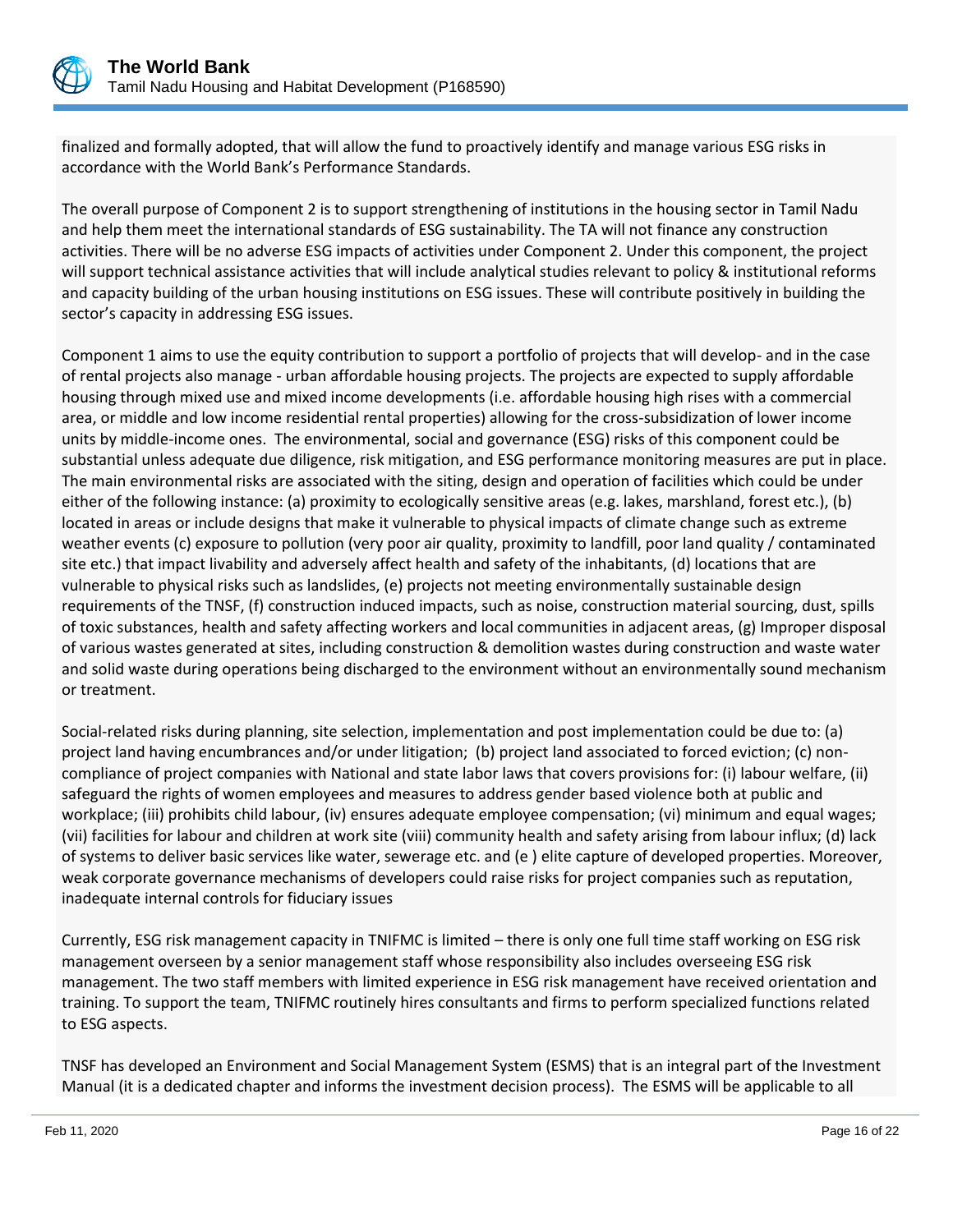

projects. It will guide the screening, due diligence, appraisal, approval, and monitoring of the supported investment projects. The ESMS includes mechanisms to identify and mitigate key ESG risks throughout the life cycle of the supported projects (from identification to exit). The ESMS implementation will be supported by adequate capacity at TNSF to oversee and monitor the consistent and rigorous implementation of the ESG requirements by the supported projects. The ESMS will be disclosed.

Component 2 will aim to strengthen urban housing institutions in Tamil Nadu through a combination of technical assistance and capacity building support. No activity under this component will lead to any adverse environmental and social impact. Rather, activities under this component will result in the main housing institutions in Tamil Nadu (namely TNSCB and CMDA) adopting good practices on environmental and social risk management as per World Bank safeguard policies and national laws (as mentioned in section G below) while being responsive to the needs and aspirations of the EWS / LIG population in Tamil Nadu. This would, in the long run, contribute to greater sustainability of the housing sector in Tamil Nadu.

The component will focus on strengthening analytical understanding of recent policy and institutional reforms (through the concurrent DPL and otherwise) and its implications for ESG issues. There will also be a focus on developing guidelines and systems to implement the ESG sustainability framework and building the capacity of the various institutions involved with affordable housing.

The project will apply a differentiated approach to environmental and social aspects. For Component 1 WB OP/BP4.03 (World Bank Performance Standards for Private Sector Activities) will apply. For Component 2, relevant World Bank Safeguard Policies will apply. OP 4.03 will apply for Component 1 given that: (1) TNSF is an established financial institution – regulated by SEBI - operates on a commercial basis as a private sector financial institution, and (2) all of its investments will be made with private sector co-financing or participation. Performance Standards are internationally recognized as the most prevalent standard globally for project finance in the commercial financial sector and hence TNUIFMC is also more familiar with them. For Component 2 all safeguard policies will apply given that it will be implemented by public sector entities. As Component 1 carries the higher degree of potential adverse environmental and social impacts and a larger allocation of funds, this component drives the overall risk classification of the project.

2. Describe any potential indirect and/or long term impacts due to anticipated future activities in the project area: Indirect impacts could include issues relating to sourcing of the construction materials required for the project and management of solid and liquid wastes in the housing areas developed with project support.

3. Describe any project alternatives (if relevant) considered to help avoid or minimize adverse impacts.

The no-project alternative, while it would minimize adverse ESG risks and impacts, would not allow for expansion of available affordable housing. There are no viable alternative solutions to accommodate growing population in need of such housing. Additionally, at the specific investment project level, the Performance Standards mandate screening and selection criteria to facilitate analysis of alternatives for sub-project investments.

4. Describe measures taken by the borrower to address safeguard policy issues. Provide an assessment of borrower capacity to plan and implement the measures described.

For component 1 the TNIFMC has developed an ESMS. An advanced draft has been reviewed by the Bank and its summary was disclosed prior to appraisal. The final version (which should be fully acceptable to the Bank) will be finalized prior to negotiations. TNIFMC will ensure that adequate measures are in place to screen all investment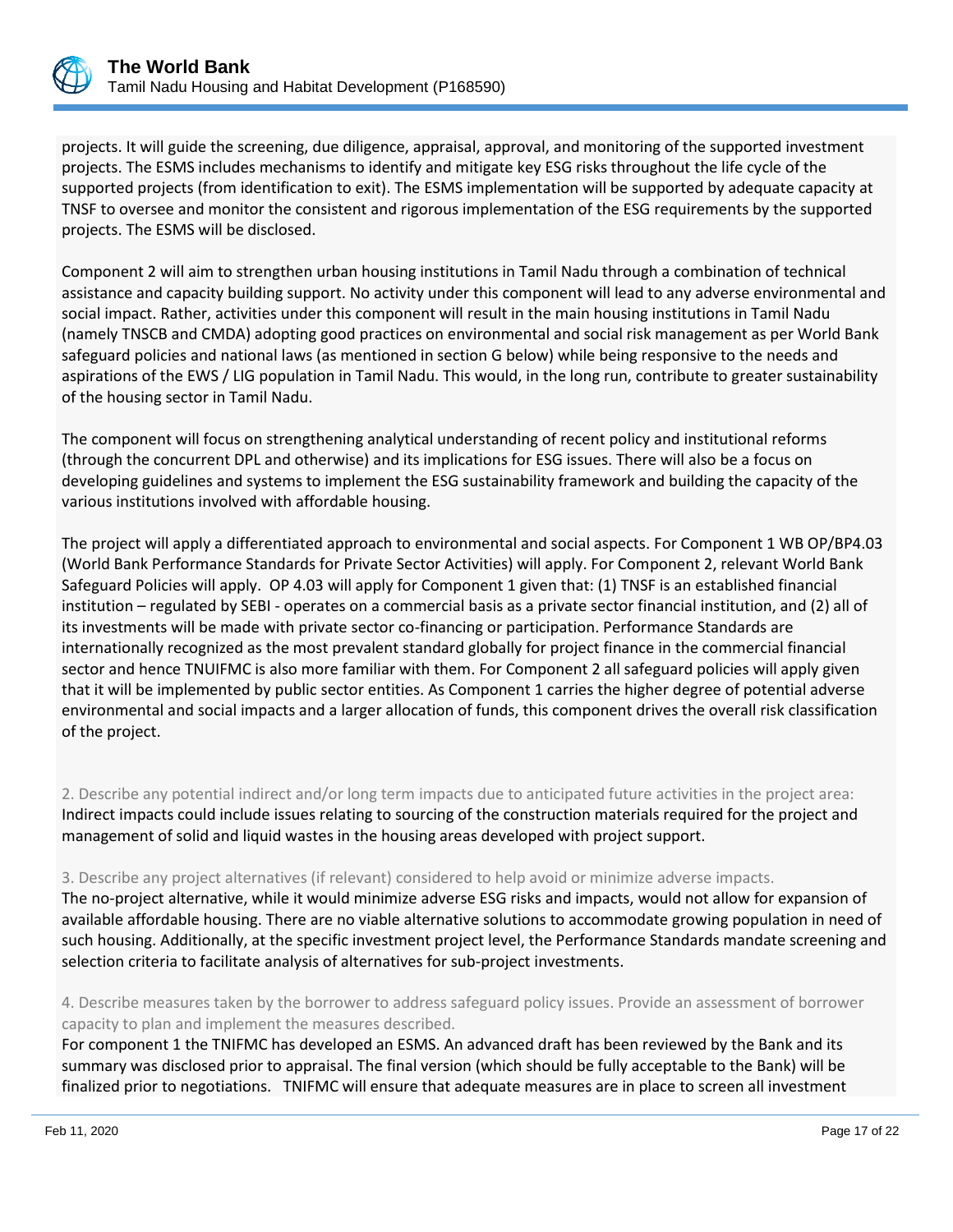

opportunities for ESG risks as part of acceptance criteria for its portfolio. The ESMS includes:

i. An E&S policy with clearly specified applicable E&S requirements and standards. The policy specifies the applicable E&S Requirements, consistent with OP/BP4.03.

ii. E&S risk management procedures for screening, identification, assessment, mitigation, monitoring and reporting of E&S risks.

iii. Reporting requirements for internal and external stakeholders on implementation in accordance with World Bank's Performance Standards and EPFIs' (Equator Principle Financial Institutions) reporting requirements

iv. Capacity, roles and responsibilities within the organizational structure for managing and monitoring E&S risks are articulated in TNSF's ESG procedures. TNSF is a relatively new fund and has not yet started operations, but is managed by TNIFMC which has a track record as fund managers. TNIFMC has appointed one of its senior staff to be formally responsible for ESG risk management for TNSF, with a view of integrating ESG Risk Management into the overall investment appraisal and investment risk management processes of the fund. The senior official is assisted on a day to day basis with a full time mid level manager. Both the staff entrusted with E&S responsibilities have undergone some trainings on ESG Risk Management.

v. A structured grievance redressal framework supported by a review mechanism. This redressal mechanism can be used not just by TNSF's investees, but also by its employees, vendors and the community at large.

TNIFMC's shareholders comprise the Government of Tamil Nadu and public and private financial institutions have shown a strong commitment towards ESG Sustainability. The fund is managed by a team of professionals who demonstrate a strong commitment to adopting the best standards on environmental and social sustainability while ensuring commercial viability of the business. The Investment Committee of the fund comprises reputed professionals who are independent (from the management of the fund) and often make go-no go decisions basis perceived ESG risks of investment proposals.

Environmental and Social Action Plan (ESAP)

1. TNIFMC's Board will formally adopt ESG Policy and corresponding E&S procedures after receiving World Bank's approval of the E&S Policy and Procedures - Before Negotiations

2. TNSF will publicly disclose the draft ESMS on its website - Before Appraisal

3 TNSF will publicly disclose the final ESMS approved by the WB on its website following formal approval of the same by TNIFMC's Board - Before Negotiations

4. Following formal approval of its ESMS TNIMC will consistently ensure that all the TNSF investment activities are in compliance with its ESG Policy as well as the World Bank's E&S requirements (namely compliance with f World Bank OP 4.03 - Ongoing, during implementation

5. TNSF will continue to augment its ESG risk management capacities (as per the Capacity Building Plan included in the ESMS) and will exercise reasonable efforts to support its key associates, partners and vendors in meeting TNSF's ESG requirements. To that extent, TNSF will actively participate in the development and rollout of training and capacity building activities. In particular, in terms of capacity building this would include:

a. Support with developing systems and capacity for E&S risk management measures specific to the housing development and real estate sector

b. Recruitment or, more likely, identification among existing staff, of individuals in each associate, partner and / or vendor organization to take up the responsibility of SG screening in the affordable housing development sector; c. Ensure, to the extent possible, that the knowledge and tools are internalized and applied by relevant staff through the investment period - Ongoing, during implementation

For Component 2; TNSCB will develop Social sustainability framework to develop guidelines and systems that broadly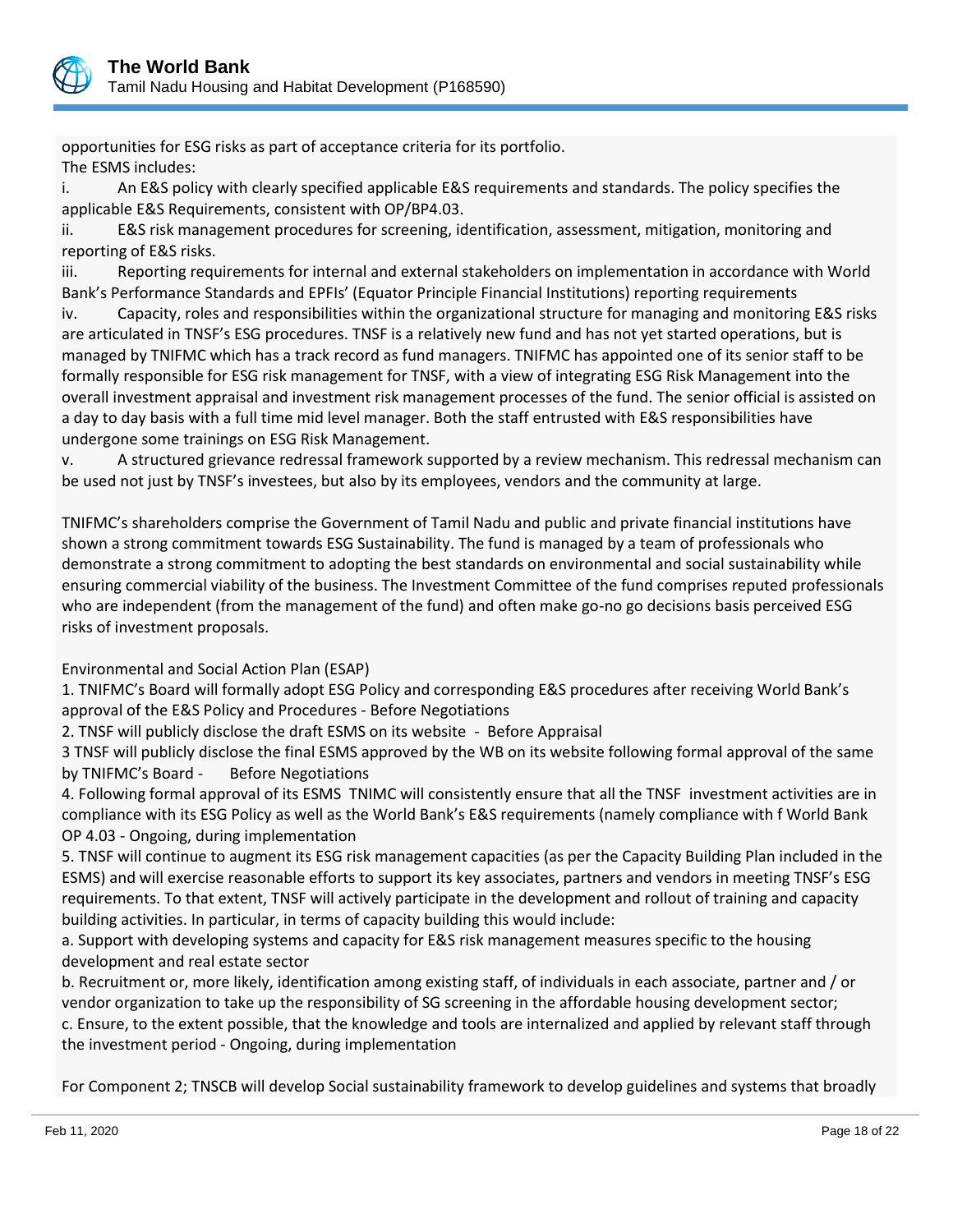

covers need assessment, gender and livelihood strategies to build the social capital for o&m, stakeholder and community engagement, grievance management and monitoring and evaluation

#### Role of the World Bank

The Bank will: (i) assist and advise TNSF on improving and enhancing Environmental and Social Management System during project implementation, including capacity building activities; (ii) review annual consolidated E&S Performance Report submitted by TNSF as required by BP4.03 paragraph 26; (iii) conduct supervision activities at the World Bank's discretion, as commensurate with the ongoing needs of the project.

5. Identify the key stakeholders and describe the mechanisms for consultation and disclosure on safeguard policies, with an emphasis on potentially affected people.

The ISDSs is prepared and disclosed by the Bank as the source of summary information on the Bank's findings regarding environmental and social issues. TNSF will disclose its ESG Policy on its website after the World Bank approves of the same and the TNIFMC Board formally adopts the ESG Policy and Procedures. During the preparation of the E&S Policy, TNSF has consulted and sought inputs from its key stakeholders including, its investee organizations, potential investors (including the World Bank and ADB amongst others), housing project developers, Government of Tamil Nadu officials and others. TNSF will continue to consult and engage with these and other throughout the project.

#### **B. Disclosure Requirements**

**Environmental Assessment/Audit/Management Plan/Other** 

| Date of receipt by the Bank | Date of submission for disclosure | TUI CALERUI Y A DIUJECLS, UALE UI<br>distributing the Executive Summary of<br>the EA to the Executive Directors |
|-----------------------------|-----------------------------------|-----------------------------------------------------------------------------------------------------------------|
|-----------------------------|-----------------------------------|-----------------------------------------------------------------------------------------------------------------|

**"In country" Disclosure**

India

17-Mar-2020

Comments

ESMS draft disclossed in TNIMC's website

**C. Compliance Monitoring Indicators at the Corporate Level (to be filled in when the ISDS is finalized by the project decision meeting)** 

**OP/BP/GP 4.01 - Environment Assessment** 

Does the project require a stand-alone EA (including EMP) report? No

For category A projects, date of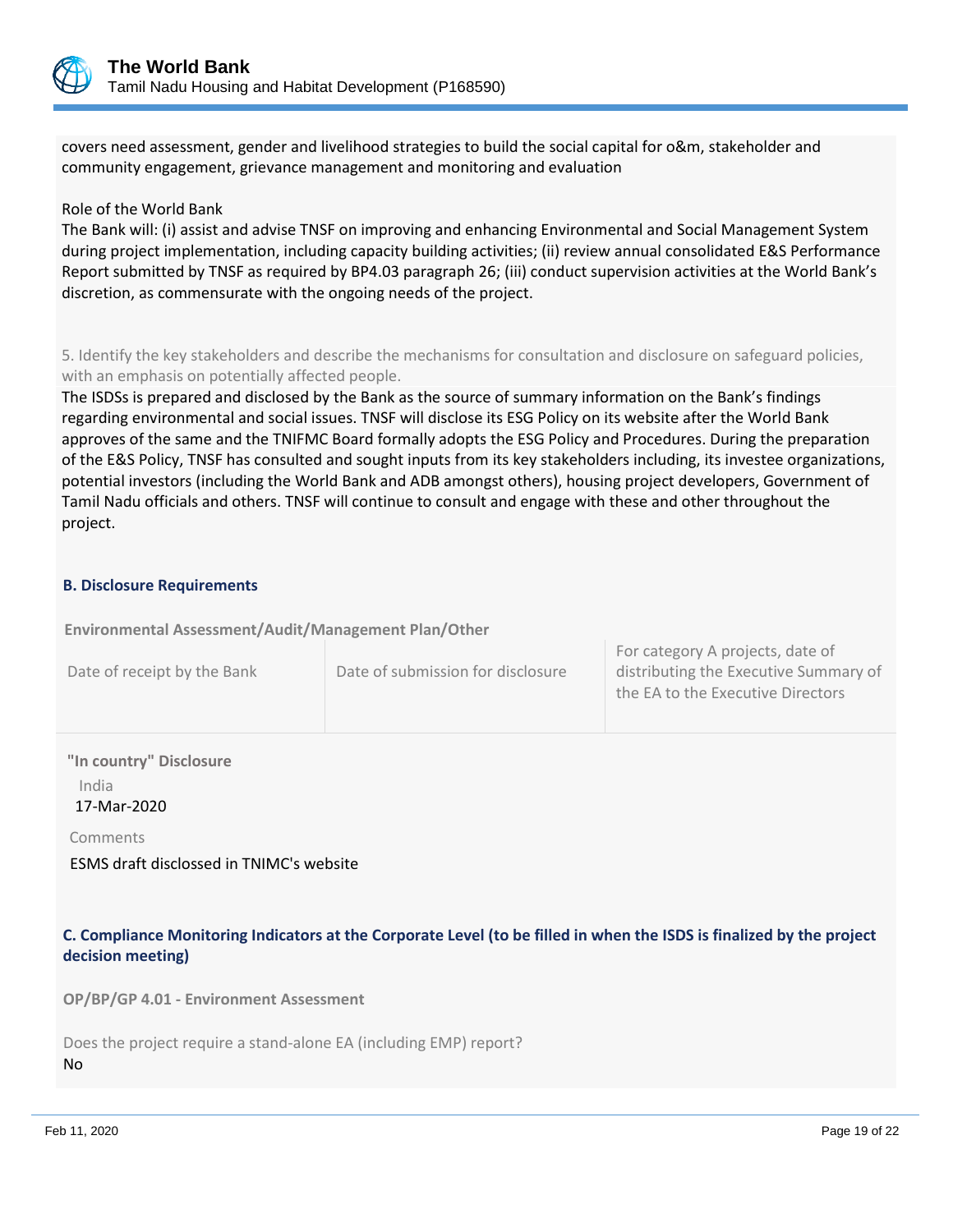

**The World Bank Policy on Disclosure of Information**

Have relevant safeguard policies documents been sent to the World Bank for disclosure?

#### No

Have relevant documents been disclosed in-country in a public place in a form and language that are understandable and accessible to project-affected groups and local NGOs?

#### Yes

# **All Safeguard Policies**

Have satisfactory calendar, budget and clear institutional responsibilities been prepared for the implementation of measures related to safeguard policies?

#### Yes

Have costs related to safeguard policy measures been included in the project cost?

#### NA

Does the Monitoring and Evaluation system of the project include the monitoring of safeguard impacts and measures related to safeguard policies?

#### Yes

Have satisfactory implementation arrangements been agreed with the borrower and the same been adequately reflected in the project legal documents?

#### Yes

# **CONTACT POINT**

#### **World Bank**

Abhijit Sankar Ray Senior Urban Development Specialist

Angelica Nunez del Campo Senior Operations Officer

Yoonhee Kim Sr Urban Economist

#### **Borrower/Client/Recipient**

Housing and Urban Development Department, Government of Tamil Nadu Rajesh Lakhani Principal Secretary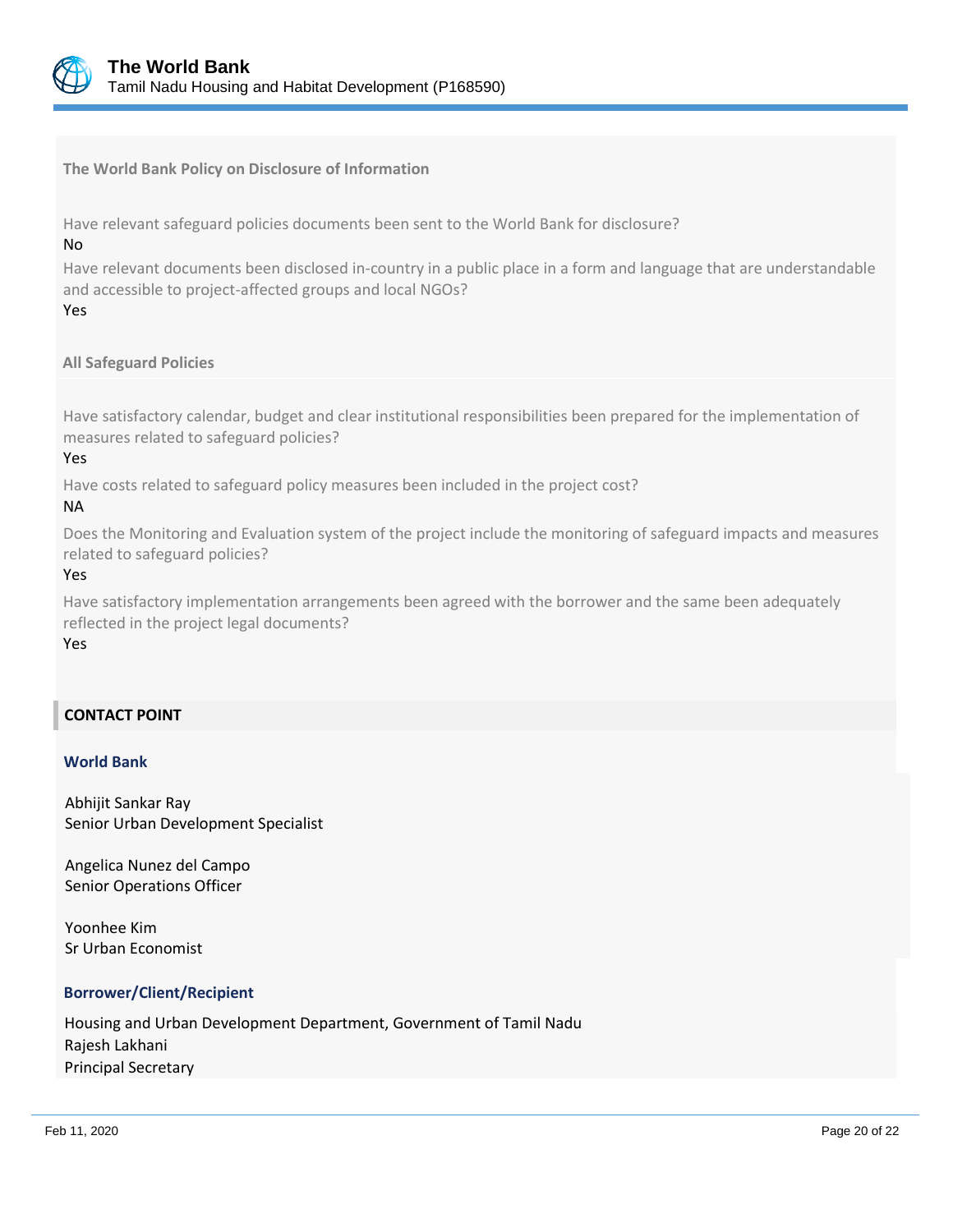

### hud@tn.gov.in

#### **Implementing Agencies**

Tamil Nadu Slum Clearence Board (TNSCB) D. Karthikeyan Managing Director mdtnscb@gmail.com

Tamil Nadu Infrastructure Fund Management Corporation Limited Srinivasan K CEO srini@tnifmc.com

Chennai Metropolitan Development Authority (CMDA) D. Kartikeyan Member Secretary ceocmda@tn.gov.in

# **FOR MORE INFORMATION CONTACT**

The World Bank 1818 H Street, NW Washington, D.C. 20433 Telephone: (202) 473-1000 Web:<http://www.worldbank.org/projects>

### **APPROVAL**

| Task Team Leader(s): | Abhijit Sankar Ray<br>Angelica Nunez del Campo<br>$^{\circ}$ Yoonhee Kim $^{\circ}$ |
|----------------------|-------------------------------------------------------------------------------------|
|----------------------|-------------------------------------------------------------------------------------|

#### **Approved By**

| Safeguards Advisor:       | Agi Kiss           | 26-Mar-2020 |
|---------------------------|--------------------|-------------|
| Practice Manager/Manager: | Catalina Marulanda | 26-Mar-2020 |
| Country Director:         | Sumila Gulyani     | 27-Mar-2020 |